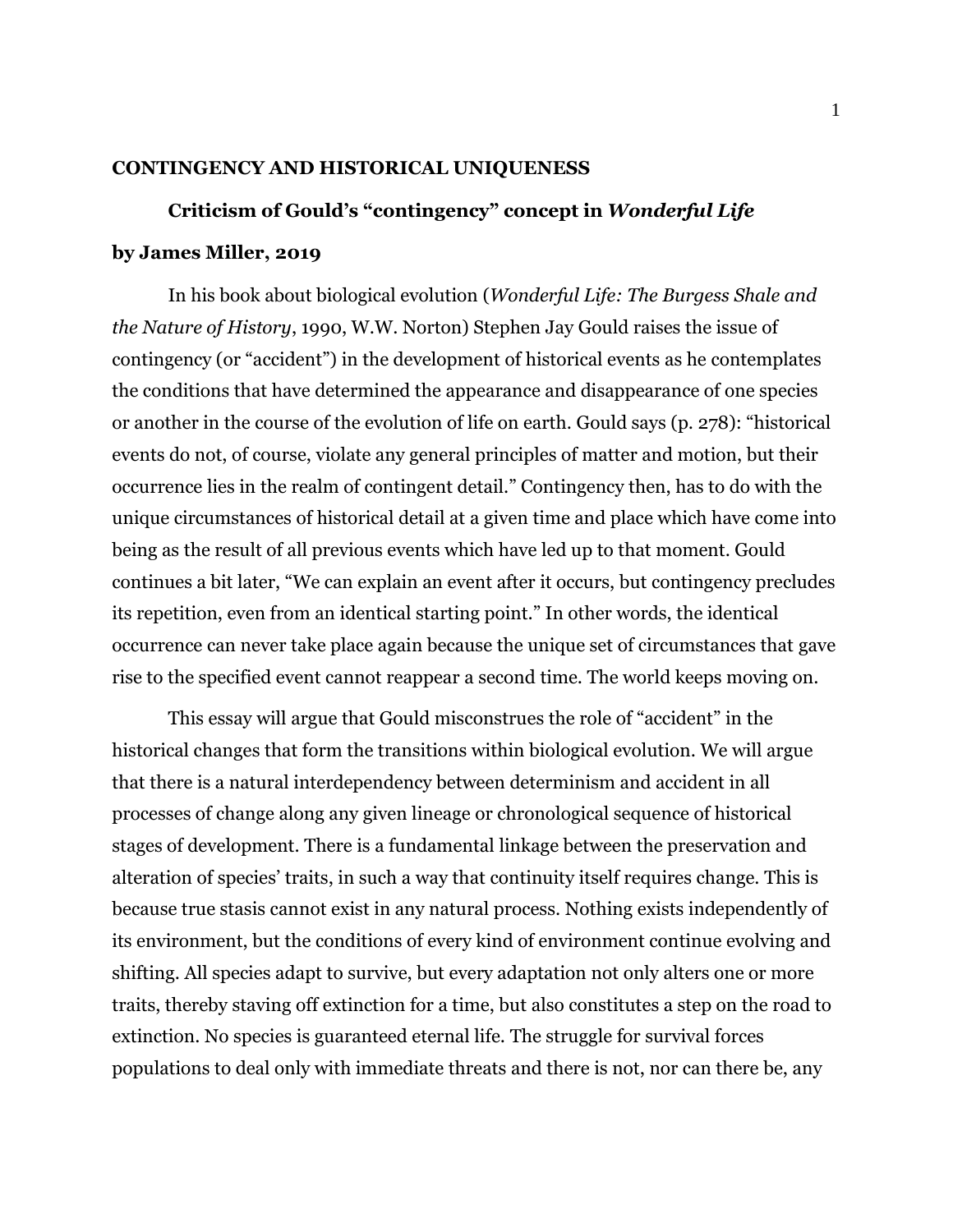possibility of adapting to the environment of the future. Thus survival and extinction are two sides of the same coin.

The logic of evolutionary change applies as well to the history of human society. And we will argue that Gould misses this logic of the relationship between chance and necessity, or between accident and determinism, not only when he discusses biological evolution, but also when he develops his analogy to events in the development of human society. His thinking on this topic is too formal, too reductionist, too categorical.

Gould points out that every real historical type of creature is a product of prior types that gave rise to the possibility of its existence, in other words, a particular kind of organism came to exist first as a potential before it existed in actuality. The *possibility* of its emergence, given the right circumstances, then led to its *actual* existence. Nothing comes to life *de novo,* without antecedent. You could argue that the *probability* of existence is not the same as *real* existence. The probable is not the real. Is this true? But if probability is an elemental condition of natural processes of change and development, then at any given point in the train of events there must be a range of probabilities. Some outcomes are more probable, some less. Some probabilities are stronger than others. Some probabilities are closer to realization than others. "Realization" means becoming real.

We might think that if something "emerges" into reality, then it was not real before it took physical form. But if it was not real, does that mean it did not exist at all? Is "existence" an absolute category? If so, then one can only point a "creationist" function which makes objects come into existence. Then there must be some kind of supernatural intervention that determines the dividing line between being and nothing, between existence and non-existence. Existence, then, is a product of some power that intervenes from the "outside." But no. This is not science. Science long ago abandoned this hypothesis, and developed the view that the world evolves and changes in accordance with its own inner dynamics, its own natural laws. And science also recognizes that probability plays a role in determining the actual course of events. This means we must take some time to analyze probability itself, and the role it plays in the dialectic of the potential and the real.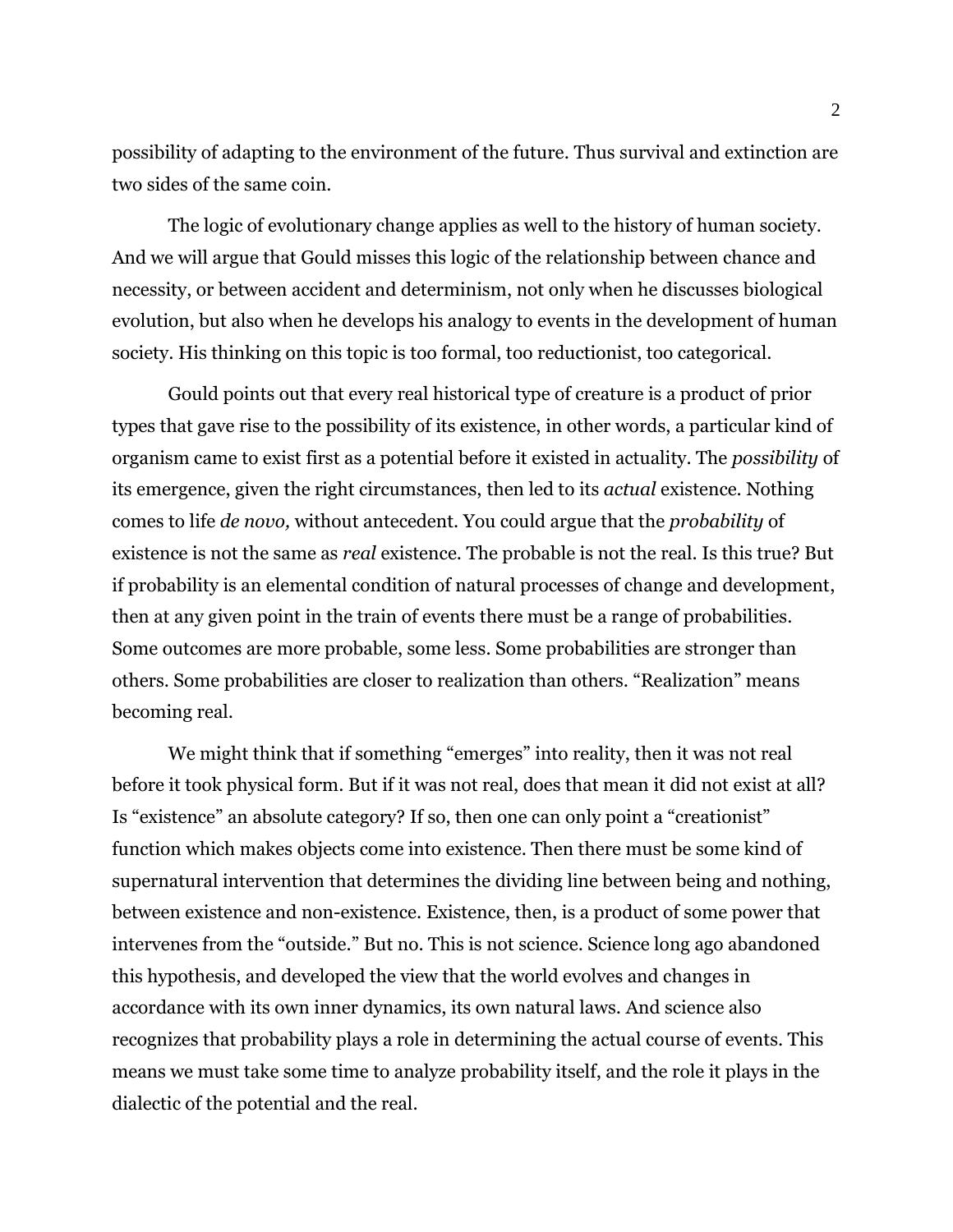In order to explain the emergence of a new variant within an ongoing lineage, biological science has investigated the various causes of genetic mutations. A mutation involves specific genes, or groups of genes. Some mutations can be beneficial for the survival and reproduction of organisms, while others are harmful. In each case there are various environmental conditions (whether inside the organism's body or in the surrounding space) that help to determine beneficial versus harmful mutations (or neutral mutations), and these conditions fluctuate and evolve over time. But often it is conceived as if there were an absolute difference between a "mutated" gene and a "normal" gene. But this is an oversimplification (but for everyday purposes a workable oversimplification). But probability should be taken account when raising questions about the nature of the process itself. Genes work with proteins and other chemicals to create intracellular environments that make some events more probable and others less so. Organisms are complex aggregations of chemicals and chemical processes. Metabolic processes that sustain life emerge from probabilistic chemical reactions that cause tissues and organs to degrade over time. In the long run metabolic processes can do no more than postpone the reality of death. Death is ever-present, and so the organism lives and thrives to postpone death as long as possible.

Irwin Schrodinger, in his book, *What is Life,* affirmed,

Only in the co-operation of an enormously large number of atoms do statistical laws begin to operate and control the behaviour of these assemblies with an accuracy increasing as the number of atoms involved increases. It is in that way that the events acquire truly orderly features.

[https://www.amazon.com/What-Life-Autobiographical-Sketches-](https://www.amazon.com/What-Life-Autobiographical-Sketches-Classics/dp/1107604664/ref=sr_1_1?crid=3E1RWVR08WVOF&keywords=what+is+life+schrodinger&qid=1551131410&s=books&sprefix=what+is+life%2Cstripbooks%2C216&sr=1-1)[Classics/dp/1107604664/ref=sr\\_1\\_1?crid=3E1RWVR08WVOF&keywords=what+is+lif](https://www.amazon.com/What-Life-Autobiographical-Sketches-Classics/dp/1107604664/ref=sr_1_1?crid=3E1RWVR08WVOF&keywords=what+is+life+schrodinger&qid=1551131410&s=books&sprefix=what+is+life%2Cstripbooks%2C216&sr=1-1) [e+schrodinger&qid=1551131410&s=books&sprefix=what+is+life%2Cstripbooks%2C216](https://www.amazon.com/What-Life-Autobiographical-Sketches-Classics/dp/1107604664/ref=sr_1_1?crid=3E1RWVR08WVOF&keywords=what+is+life+schrodinger&qid=1551131410&s=books&sprefix=what+is+life%2Cstripbooks%2C216&sr=1-1) [&sr=1-1](https://www.amazon.com/What-Life-Autobiographical-Sketches-Classics/dp/1107604664/ref=sr_1_1?crid=3E1RWVR08WVOF&keywords=what+is+life+schrodinger&qid=1551131410&s=books&sprefix=what+is+life%2Cstripbooks%2C216&sr=1-1)

Schrodinger introduces the statistical properties of matter in motion. On the scale of atoms and molecules, there is random motion and random collisions. But all structured processes and organized material systems are initially formed from this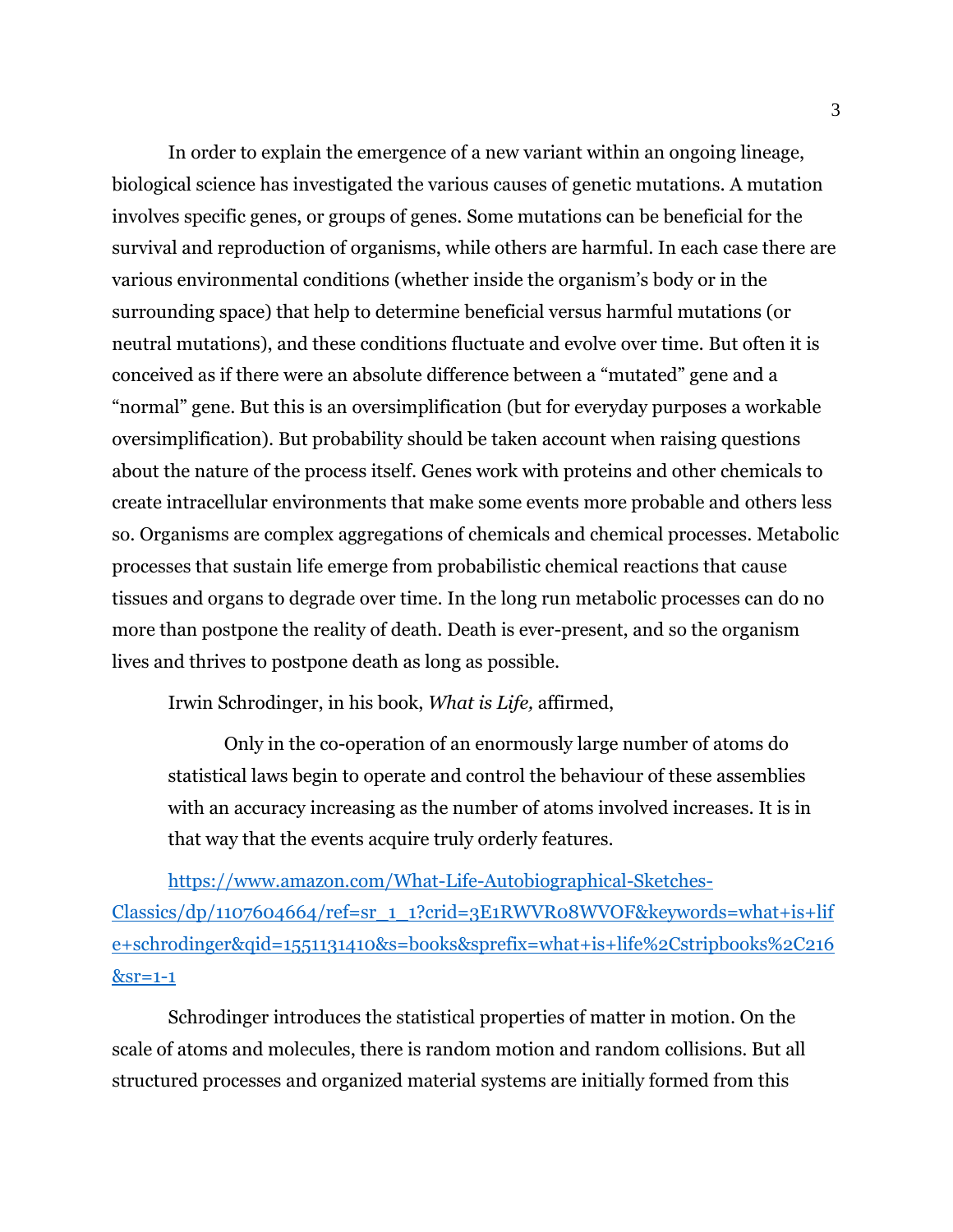chaotic activity, or from a series of transformed systems that date back to this original chaos. And the continued existence of any organized system depends on its ability to maintain structure in the face of constant destructive forces. The point is that probability is built into the basic processes of material existence.

It is true that life contrasts with inanimate matter in being able to constitute itself as an evolving constellation of self-organizing, self-perpetuating systems, but this doesn't mean that life follows different universal laws of matter in motion. There has been much scientific inquiry into how life apparently emerges against the grain of the second law of thermodynamics, but in the final analysis life does not violate this law. Life merely takes a roundabout path.

Gould sums up: "this final result is therefore dependent, or contingent, on everything that came before—the unerasable and determining signature of history" (p. 283). Here he equates "contingent" with "dependent." This is interesting because you can see that he is thinking of contingency as being dependent upon unique, "never before and never again" (unerasable) circumstances. This then becomes equated in his mind to "accident," which can be thought of as something *sui generis*, a "one of a kind" event. He is right that specific configurations of material (or social) conditions are unrepeatable, therefore "unique," but he is wrong to convert "the unique" into an absolute condition. In nature there are many conditions that are only unique in the microscopic details, but are not unique in their mode of development, their interconnections with related conditions, or in their functionality.

Then he gives an analogy in U.S. history which indicates that the South could have won the Civil War only as a result of specific antecedent events and that if any one of these events—as you wind the tape of history backward—had not occurred, the outcome of the Civil War could have turned out differently. In other words, the outcome of the war was predetermined, given the combination of all previous historical events, and he means "detailed" events, or in other words, millions upon millions of unique "one time only" historical occurrences, each one the outcome of a long chain of antecedent events. Gould says he no longer believes that a Northern victory was inevitable. He says that "wars for recognition rather than conquest can be won by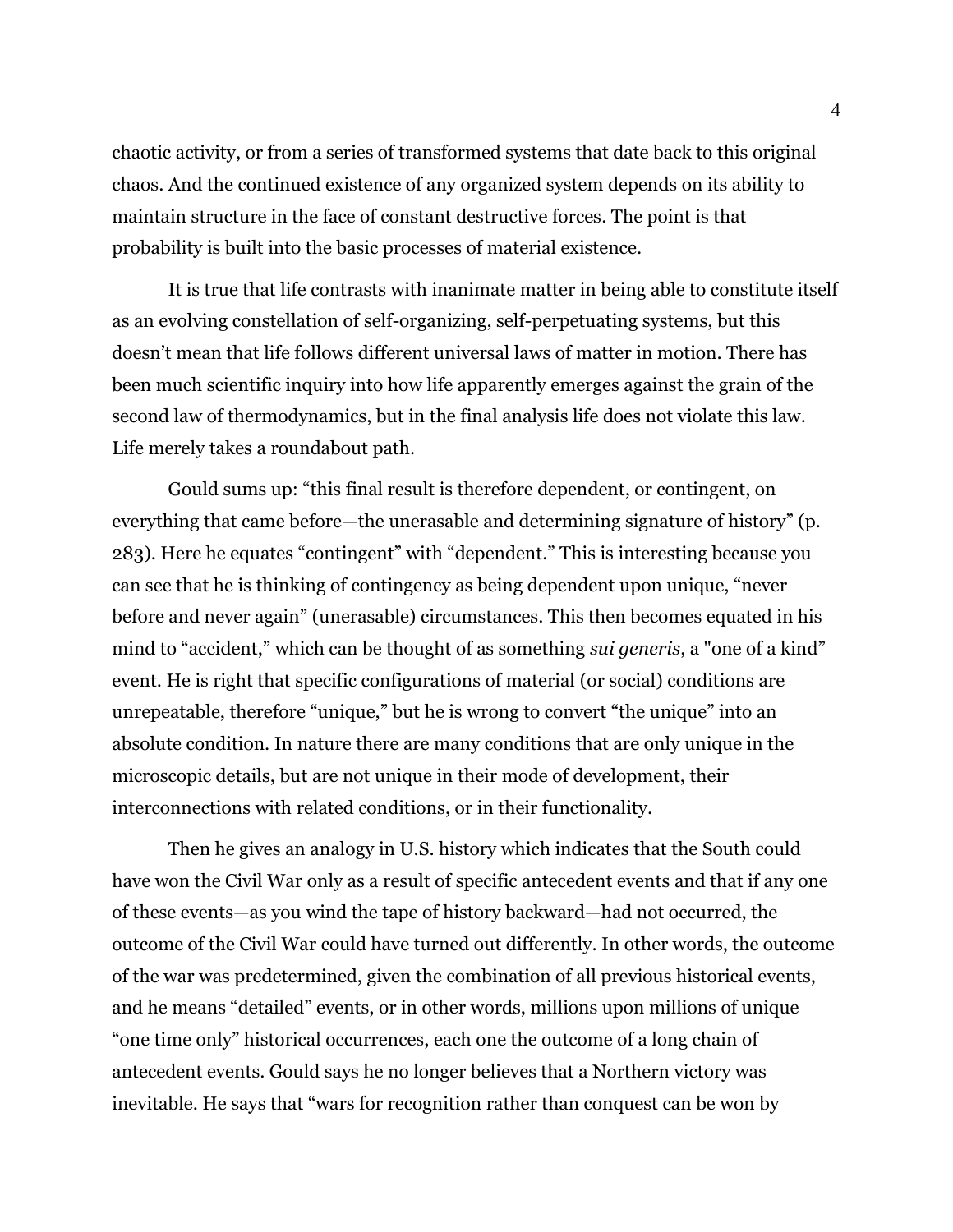purposeful minorities" (p. 283). This makes it seem to him as though historical events can follow an infinite variety of different possible courses.

The problem with this view is that it leaves out of consideration any historical *forces* that might act to increase or decrease the *probability* of any particular outcome at any point in the course of history. A force, bias, influence or pressure that comes into play to help determine which one of a range of possible outcomes would tend to be likely than others. If we were talking about chemistry, the forces that influence the outcome of any particular reaction would include pressure, temperature, concentration of the reactants, etc. But active historical processes, whether cultural or biological, do not occur in a reaction chamber and often it is not easy to see or understand the forces that influence outcomes at any conjuncture.

Needless to say, all events are specific and local, regardless of the wider and more general historical context. It's not easy to categorize changes or transitions because they generally occur in different contexts and under the influence of multiple conditioning factors. Any particular force might have different effects in different locales and at different points in time due the presence of other factors that might amplify or hinder its effect. But as we examine history, and take into consideration inflection points, decisive changes or turning points, isn't it true that in any given circumstance, at a particular place and time, some outcomes are more likely than others? Isn't there a pre-existing bias that gives one outcome a higher probability of occurring than another in any particular circumstance? This issue is just as relevant to the course of biological evolution as to the course of political and social evolution. But how can we take into account such historical forces and probabilities? What is the role of "accident," or "contingency," in relation to an ongoing flow in a particular direction, driven by underlying currents or forces? Any accident, some breakage or disruption, occurs in a context which influences its impact.

Yet we must consider that certain kinds of tendencies, or influences, arising in one time and place, can arise again in other circumstances. But when we say this we recognize that we are not dealing with the resurgence of the identical tendency that had occurred previously, nor can we expect a predictable repetition of the same outcome, but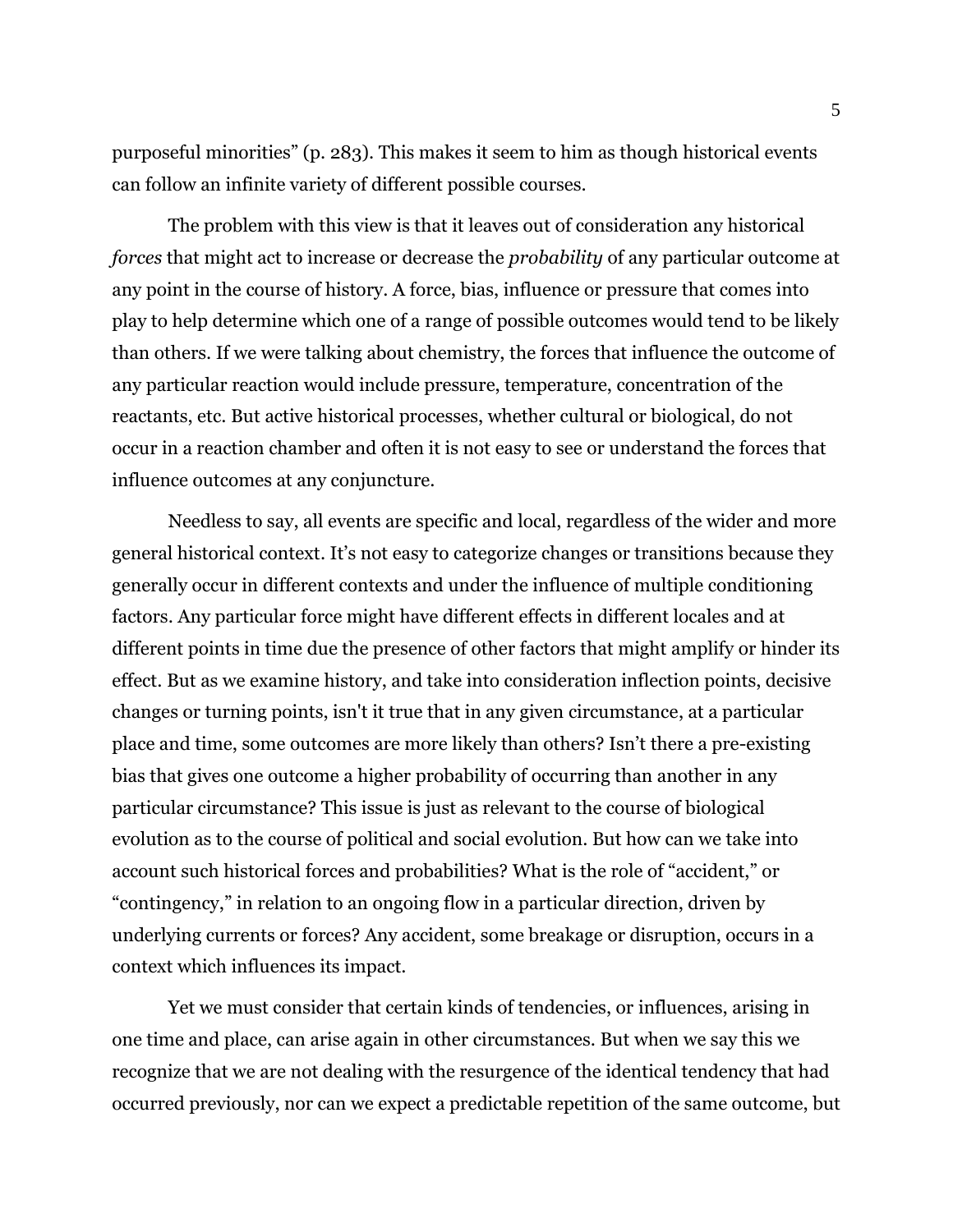at the same time we recognize similarities and parallels that share some features in common. Gould himself points to this principle when he says that, "wars for recognition rather than conquest can be won by purposeful minorities." "War" is a social occurrence. Although each war has its specific characteristics, the fact that it is "war" implies that there are features in common: conflict between groups, the use of force, weapons, etc. The same principle applies to "wars for recognition" as well.

Wars for recognition have taken different forms. The rebellion of the Celts under Queen Bodicca against the Roman occupiers in 60 AD can be grouped together with the U.S. Civil War in a common category as a "war for recognition" only with numerous reservations and qualifications. And if that example is a bit far-fetched, we might compare the war of the American colonies against British rule in 1776 as considerably closer in time and place to the U.S. Civil War. However, the American Revolution, initiated by the colonists themselves, was a necessary step in the independence and progress of the United States, freeing the North American colonies from British control. The revolutionary war was also a "war for recognition" in that it carried through the independence struggle to the point where other nations had to recognize that a new nation had been created. The U.S. Civil War, on the other hand, was a war initiated by the Confederacy to preserve slavery and extend it into other states and territories. The intention of the Southern slave-owning class was not to impede the progress of the United States as a developing capitalist nation—the slavemasters were focused on defending their property, their wealth, their laws and the lifestyle that was founded on these factors. The objective of the North was to clear away the obstacle to economic progress erected by the slave system.

Apart from this, the expression used by Gould, "wars for recognition," opens up the issue of meaning. Was the slaveholders' rebellion a war for "recognition?" We must keep in mind that the slaveholders had held the reins of government for 30 years due to their control over the Senate and the presidency. The slave-owning class did not suffer a lack of recognition in government, or in social power. But the election of Lincoln in 1860 placed their continued control over the U.S. government in jeopardy. So they launched a preemptive attack. So from the Southern side, it was both a war of aggression (launched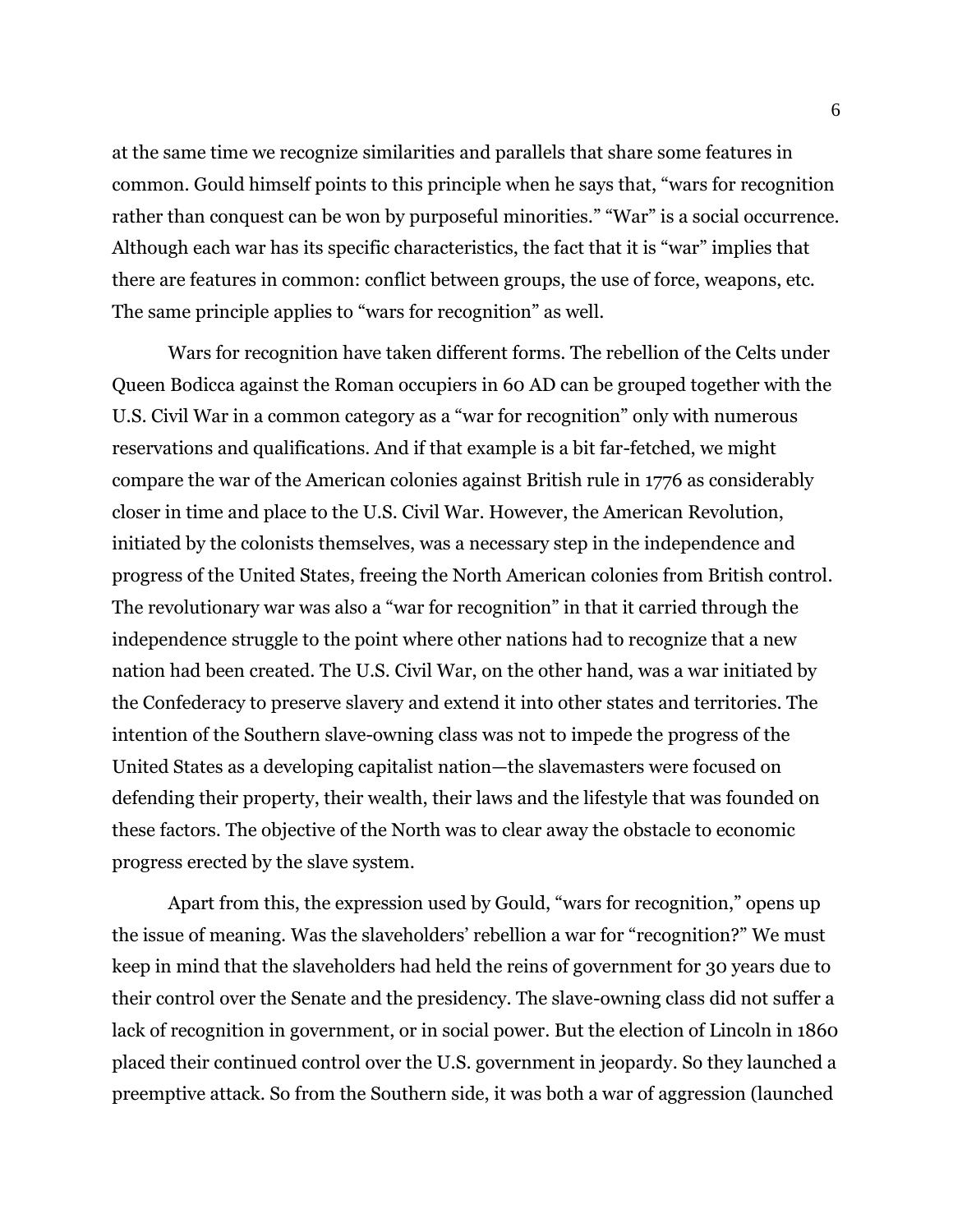to break the military strength of the Union), as well as a war of defense (defense of their special property forms which had come under threat). So, on close examination, the expression "wars for recognition" is not adequate to describe the pre-Civil-War situation or the war itself.

We must keep in mind that the outbreak of the Civil War in 1861 was a turning point which resulted from events that played their part in an ongoing chain of causation that increasingly indicated the probability of war. The nation evolved from its founding divided into two main economic sectors: one which depended on the generation of wealth from slave labor, and the other with wealth generated by wage labor, free artisans and farmers. Initially it seemed to many colonists (though not all) that this could be a permanent, or timeless, situation. Gradually it became obvious to more and more people that this was not the case and that there was a growing antagonism between the two systems, free labor vs. slave labor. The antagonism broke into generalized concern around a series of congressional fights dealing with the admission of new states to the union. Would they be slave or free? These debates and struggles pointed to the need of each system of production to fortify itself as against the other. Ultimately the entire country would be either slave or free. Apart from the congressional debates there were specific localized conflicts, such as the "Bleeding Kansas" battles of the 1850s that pointed in the same direction. These events represented clashing class interests between the capitalists of the North and the slavemasters of the South. These developments produced lessons that were increasingly absorbed by the bulk of the U.S. population through the decades leading up to the war.

The outbreak of war, precipitated by the secession of the Southern states early in 1861, was the turning point. It came about that all the debates, compromises and skirmishes over 80 years had not resolved the problem. The problem itself had only grown in intensity. A more decisive battle had become necessary. The war of words was converted into a clash of arms. This conversion from potential war to actual war is what Gould should have recognized and taken into account. Instead, he argued, "but wind the tape of American history back to the Louisiana Purchase, the Dred Scott decision, or even only to Fort Sumter, let it run again with just a few small and judicious changes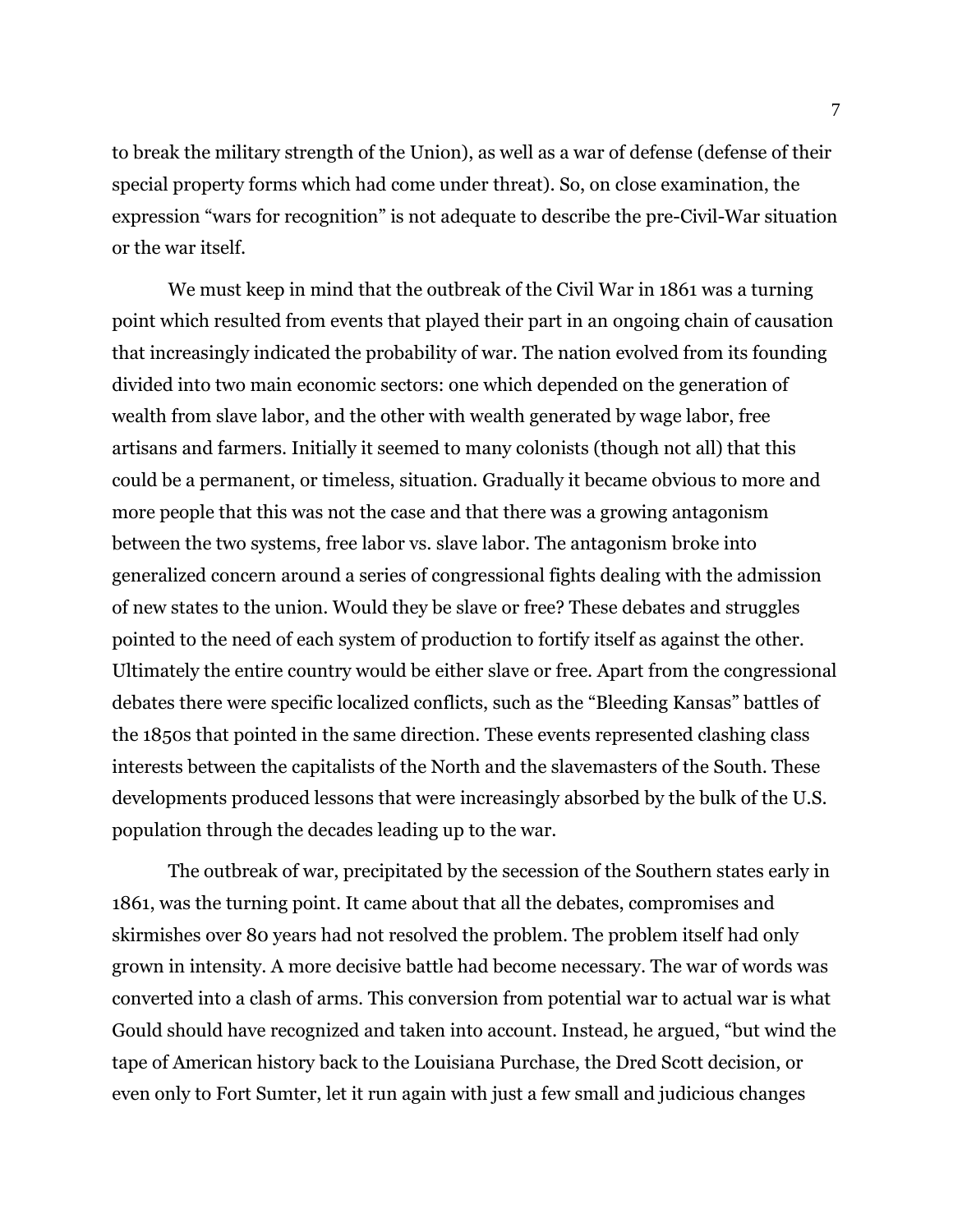(plus their cascade of consequences), and a different outcome, including the opposite resolution, might have occurred with equal relentlessness past a certain point."

But historical quirks and accidents, when they occur in circumstances unrelated to ongoing directional tendency, are not likely to precipitate a fundamental shift in social conditions. Quirks, accidents and random occurrences abound along the course of social change, but in order for them to play a significant part in determining the course of history we need to evaluate their impact in the context of some underlying force, or tendency, that moves in a specific direction. Some accidental or unpredictable occurrences will have a positive impact to accelerate or intensify the ongoing process, which others will have the opposite consequence. As the likelihood of a decisive transformation in class relations approached the point of near inevitability, the stronger became the contradiction between what was and what could be. The realization of something new is a breakout from the forces that had impeded its emergence. A potential, therefore, is not a "thing" but a relationship that exists within a process. The relationships that evolve and change in the course of biological or social evolution are themselves products of the various entities that are brought into being and impact one another.

The historical force that moves in one direction tends to gather strength over time, and a glimmer of probability becomes an overwhelming pressure. The pressure is the result of the growing social weight of an accumulation of events, all with the same underlying significance. The outbreak of the Civil War, as well as the victory of the North, was far more likely than a Northern loss or long-term postponement of war. It's true that the North could have lost in the immediate context, even though it had the material advantage. Lincoln could have been assassinated in 1863, or General McLellan could have switched sides—any number of things. Social development has a probabilistic character, and so we cannot take every twist and turn as "inevitable." But a Northern loss could have been only partial and temporary. The North would have continued to increase its advantage, given the growth of the productivity of labor in farming and industry and the increasing power of the Northern industrial capitalist system. The South would have continued to exhaust the soil, run out of territory, and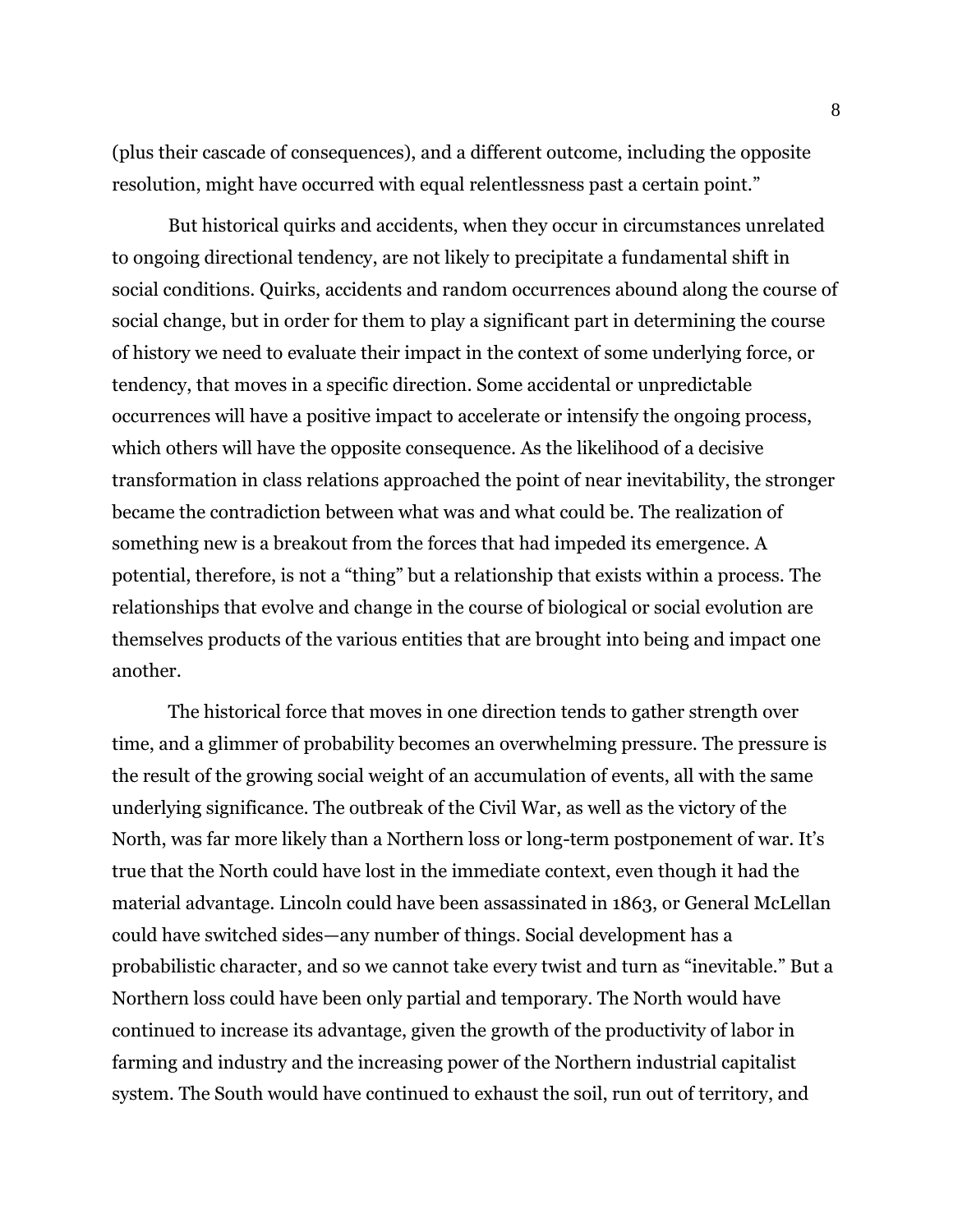suffer from increasing crises and declining profitability in the system of agricultural slave labor. Due to the built-in limits of the enslaved labor force, and the growing dependence on a monoculture of cotton, the growth of agricultural production of the basic subsistence crops was increasingly blocked in the South. The budding industrial capitalist mode of production based predominantly in the North, in contrast, due to the flexibility, mobility and growing range of skills of the free labor workforce, faced an expansive future, given the ample free land and the growing technology of agricultural production coming into existence. The North would have succeeded (and did succeed) in conquering the U.S. territory in a limited amount of time. The North was the hothouse of the future development of capitalism in North America.

And in the grand scheme of things, the development of capitalism in North America was only possible given the prior centuries of the growth of commodity production and capitalist production relations in Europe. It was the export of European production relations that gave the American colonies their start. Europe exported not only small commodity production, artisan and yeoman labor, but feudal social relations as well. But more than that, Europe increasingly exported the beginnings of large-scale factory production, which grew and become dominant on both sides of the Atlantic.

In the 18th century the historically-outmoded system of plantation slave labor was given a new lease on life in the southern U.S. colonies, given the increasing possibilities for exporting large quantities of agricultural products grown in the Caribbean and the southern states of the U.S. to Europe. Plantation-style labor was necessary, and ultimately it turned out to be slavery that provided the optimal solution for the greatest profitability in plantation production. But slavery was a stop-gap, an expedient of limited historical usefulness. In the course of its rise and fall in the United States, slave production did help to develop some of the institutions of capitalism: banking and finance, commerce and mercantile transport, etc., but could only do so for as long as the slave system retained its peculiar advantages in the production of a limited range of agricultural products, especially cotton. Slave production could not be extended to large-scale grain production, or to factory production. Production in mining, factories, steel-making and infrastructural construction was generally less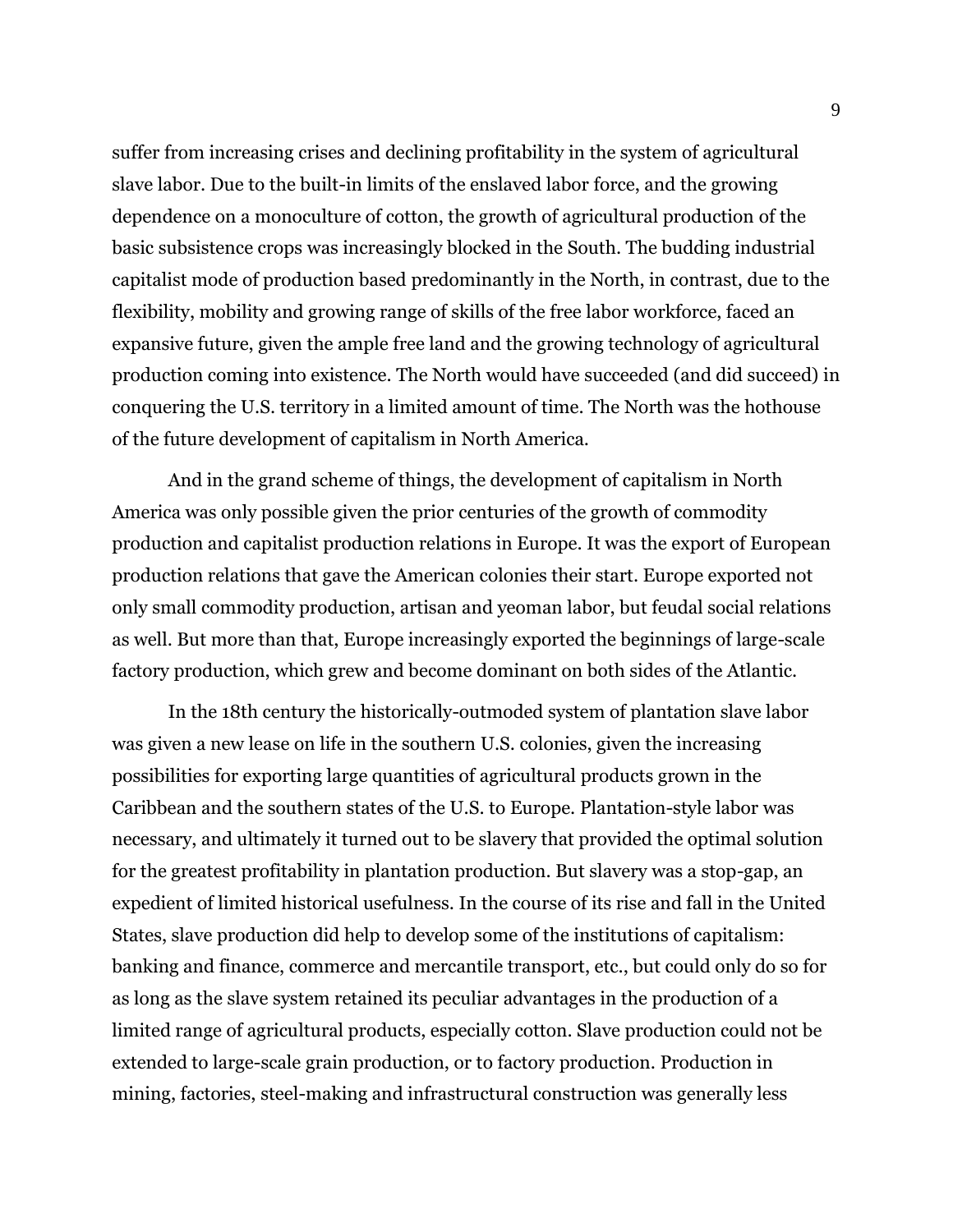efficient with slave labor than with free labor, although this was not immediately obvious to many at the time. The future of North America, with all its rich natural resources, was destined to be taken over by the more progressive and dynamic methods and institutions of modern industry under the direction of the owners of capital, the industrialists.

When we talk this way about historical tendencies, we must be aware that we are making reference to generalizations about historical categories and processes, not unique circumstances that are "one of a kind," These are historical categories that evolve and change over time and form recognizable patterns. We recognize the logic of contradiction, the conflict between the no-longer-adequate conditions and the newlyemerged and more promising conditions. We can appreciate the conversion of possibilities into realities, the inner logic of social development.

Turning now to biology and evolutionary history, Gould continues (p. 284): "suppose then that we have a set of historical explanations, as well documented as in conventional science. These results do not arise as deducible consequences from any law of nature; they are not even predictable from any general or abstract property of the larger system (as superiority in population or industry). How can we deny such explanations a role every bit as interesting and important as a more conventional scientific conclusion? I hold that we must grant equal status for three basic reasons:

"1. *A question of reliability*. The documentation of evidence, and probability of proof by disproof of alternatives, may be every bit as conclusive as for any explanation in traditional science.

"2. *A matter of importance.* The equal impact of historically contingent explanations can scarcely be denied. …

"3. *A psychological point.* I have been too apologetic so far. … When we realize", Gould continues, "that the actual outcome did not have to be, that any alteration in any step along the way would have unleashed a cascade down a different channel, we grasp the causal power of individual events. … Contingency is the affirmation of control by immediate events over destiny, the kingdom lost for want of a horseshoe nail."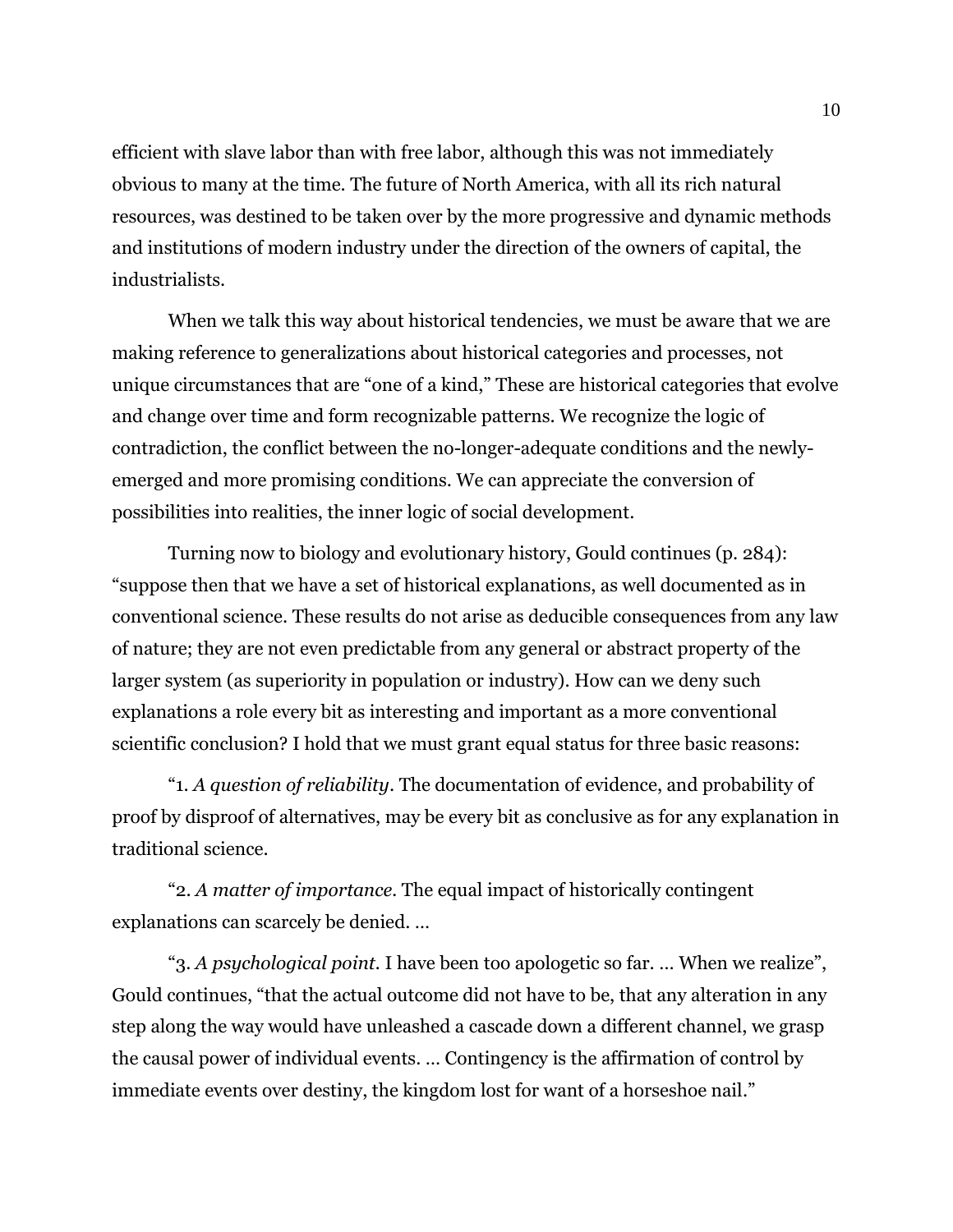Gould begins with a "set of historical explanations" that are available to, or in possession of, some investigator who is searching for an explanation. But why a "set" of explanations? Why not an evaluation of any evolving constellation of historical circumstances that takes into account what would be the most likely outcome based on the continuation of the preexisting influences and trends—or perhaps a departure from these trends? Don't we analyze long-term change as a continuing movement that passes through stages? As well as giving rise to points of departure? Evolutionary science, whether social or biological, documents and analyzes many trends and tendencies that are reinforced and intensified as they evolve, but also investigates divergences, breakaways, new departures which lead to the emergence of new traits, new varieties, new species, etc. In biology we see trends that lead to extinction, trends that settle into a pattern that continues for long periods, and trends that rapidly produce an extensive radiation of new species and genera. We see periods of mass extinction as well, due to geological or atmospheric changes, sometimes resulting from outbreaks of volcanism, asteroid strikes on earth, or other extensive geophysical cataclysms. Gould and coauthor Niles Eldredge examined these phenomena in their paper: "Punctuated equilibria: an alternative to phyletic gradualism..." In this paper the same sort of reductionist thinking is evident as in *Wonderful Life.*

Gould argues that "any alteration in any step along the way would have unleashed a cascade down a different channel …" But this is far too absolute and categorical. It is not a good assessment of historical change. Gould loses track of probability. It's true that new channels appear and life flows in these new directions. Speciation occurs, and in every branch of life there appear more and more new channels, new sub-branches, to the point where we now have uncounted millions of species. But not every alteration unleashes a new cascade. Natural selection is selective, such that only certain alterations have a generative effect, and the majority of them are dead ends. Newly altered organisms are subjected to a stern stress test, and most fail.

The modes of thinking prevalent in scientific investigation within the physical sciences have changed over the past two hundred years, and now the scientific mind more closely reflects and incorporates the objective realities of the subject matter under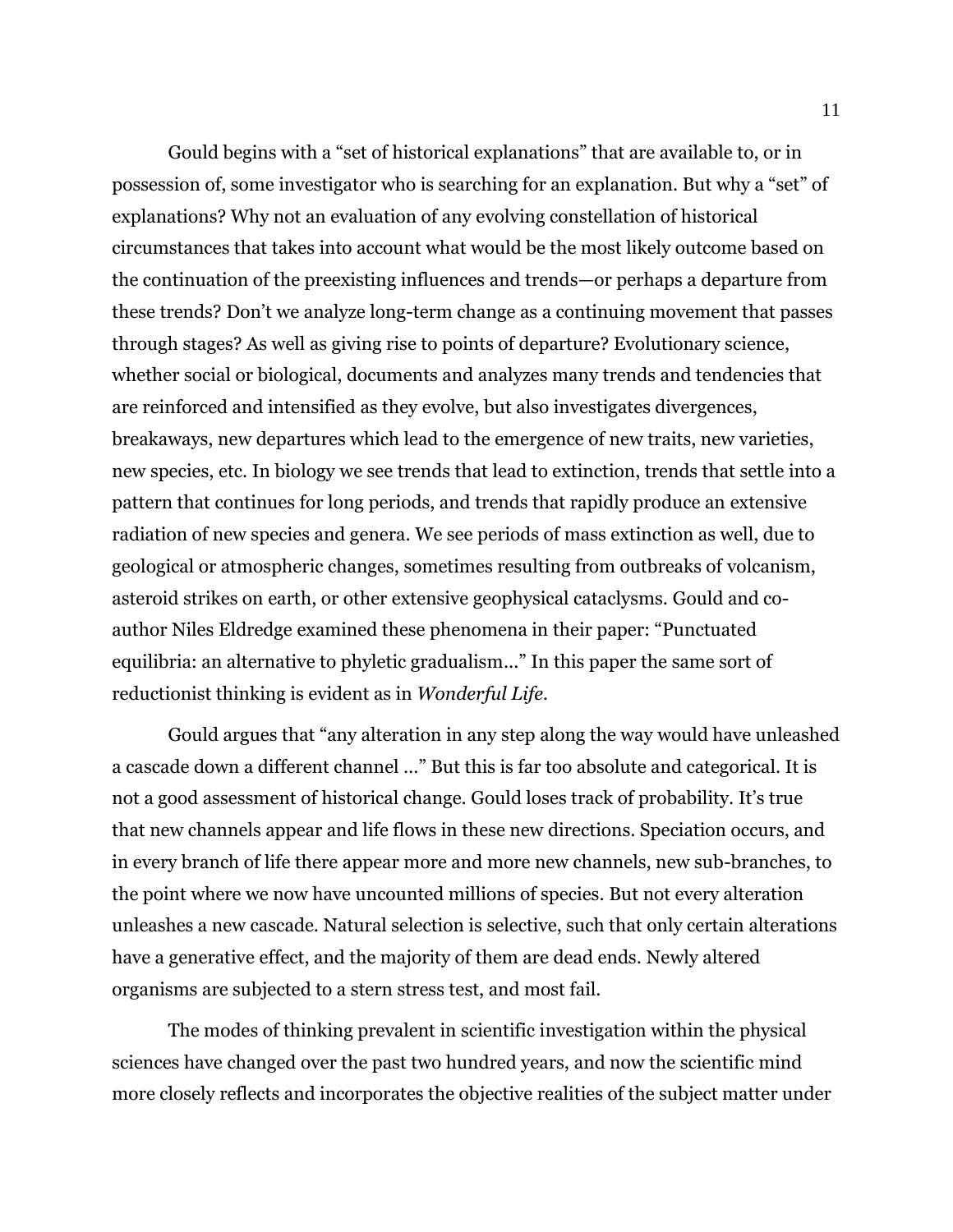study. If it were not so, we would not have seen such remarkable progress in biology, evolutionary theory and medicine. Much of the progress lies in the improved tools and methods of study, the greater numbers of scientists participating in the work, and the greater accumulation of materials for study. But this does not mean that formalism and reductionism have been conquered. Far from it. But mental rigidity had been pushed back. Part of the progress lies in the growing capacity of the scientific mind to reflect and incorporate the kinds of changes that are present in evolutionary trends, transitions, shifts and transformations. Scientific thinking becomes more dialectical in the sense that the scientists recognize the importance of processes, relationships, and transitions within evolutionary processes.

In *Dialectics of Nature,* [\(https://www.amazon.com/Dialectics-Nature-Frederick-](https://www.amazon.com/Dialectics-Nature-Frederick-Engels/dp/1900007452/ref=pd_lpo_sbs_14_img_1?_encoding=UTF8&psc=1&refRID=NFDSSQ727T9X4VVEQDP1)[Engels/dp/1900007452/ref=pd\\_lpo\\_sbs\\_14\\_img\\_1?\\_encoding=UTF8&psc=1&refRID](https://www.amazon.com/Dialectics-Nature-Frederick-Engels/dp/1900007452/ref=pd_lpo_sbs_14_img_1?_encoding=UTF8&psc=1&refRID=NFDSSQ727T9X4VVEQDP1) [=NFDSSQ727T9X4VVEQDP1\)](https://www.amazon.com/Dialectics-Nature-Frederick-Engels/dp/1900007452/ref=pd_lpo_sbs_14_img_1?_encoding=UTF8&psc=1&refRID=NFDSSQ727T9X4VVEQDP1) Frederick Engels explains the relationship between chance and necessity. He began by explaining how the formalistic (metaphysical) modes of thinking that had prevailed in philosophy and scientific thinking (in the eighteenth and nineteenth centuries). The scientists had become too one-sidedly focused on formal consideration of objects and their properties, and considered these properties as either present or not present, existent or non-existent. There was a tendency to place everything in an "either-or" category. This methodology had created an artificial dichotomy between chance and necessity. Scientists had not seen the necessary interconnection between them, thinking that whatever corresponded to the expected outcome or "law" was necessary and predetermined, but what was unexpected was considered accidental, a "violation" of natural law, something aberrant. In reality, however, as Engels explained, referring to a statement of Hegel, "the accidental has a cause because it is accidental, and just as much also has no cause because it is accidental; that the accidental is necessary, that necessity determines itself as chance, and, on the other hand, this chance is rather absolute necessity."

Hegel's exposition here (and elsewhere) seems cumbersome and selfcontradictory, but not because Hegel was befuddled or disoriented. On the contrary, Hegel examined the reality of change in the world and recognized that processes of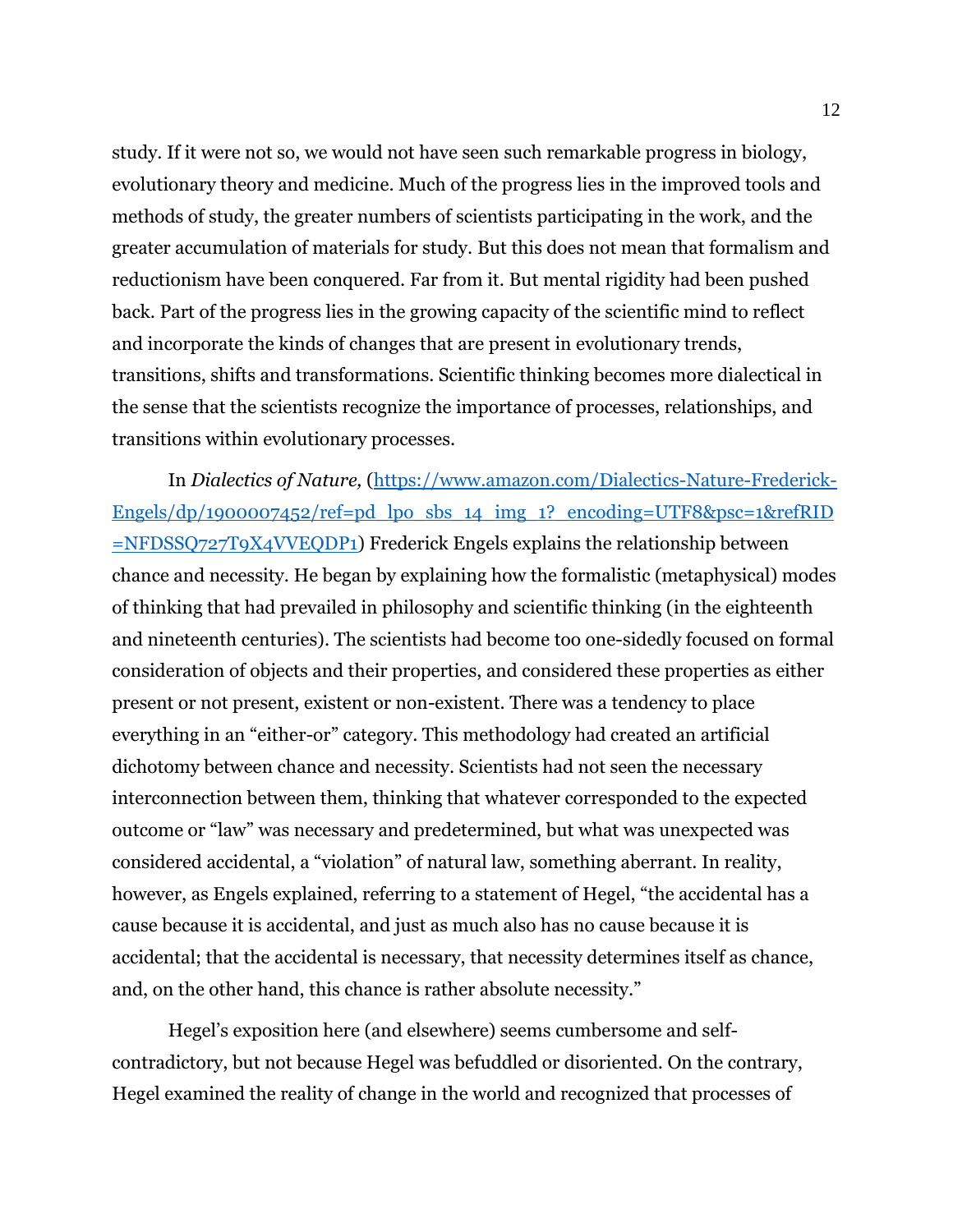change involved the dynamics of the opposition and the resolution of inner contradictions. An accident is not non-causal; on the contrary any accident has its own precipitating causality, a potential that realizes itself in an event that appears accidental in a given context. On the other hand, "accidents" occur in the context of the fluctuating probabilities that makes their materialization more or less likely. There is no accident without some *specific* cause, although that specific cause may involve an unlikely, or even a *very* unlikely, impingement of some entity on another, a chance occurrence in the ebb and flow of matter in motion.

If we think of the world of molecules, and their relative motion and jostling among each other, there is a "molecular storm," a chaos of collisions, impingements, attractions, repulsions, combinations, dissolutions. Innumerable chemical bonds form and break every second. This kind of random turmoil, which generates a growing statistical disorganization of matter, tends to become more common, while the patterned, ordered, organized elements of the universe tend to lose their mass and succumb, bit by bit, to the molecular madness. This is the second law of thermodynamics, the accumulation of entropy. This is the consequence of our everexpanding universe, with the spreading out of molecules throughout an ever-growing universal volume.

When we think of accidental occurrences we might think of genetic changes that occur seemingly at random as a result of a mistake in DNA replication, or an external impingement affecting one or another sequence of nucleotides in the DNA. But such changes, regardless of their immediate or long term effects, are an expression of the nature of the DNA molecule as it interacts with its cellular environment. DNA contains within itself the capacity, and even the necessity, to introduce errors of replication. Without the potential to introduce errors in the sequences or relative positions of the chromosomes, evolution itself would be impossible because there would be no variation of offspring, hence, no natural selection. Perfect replication equals perfect stasis of life forms.

In a similar vein we might think of genetic changes that are caused by ambient ionizing radiation or toxic chemicals. But the impact of electromagnetic radiation or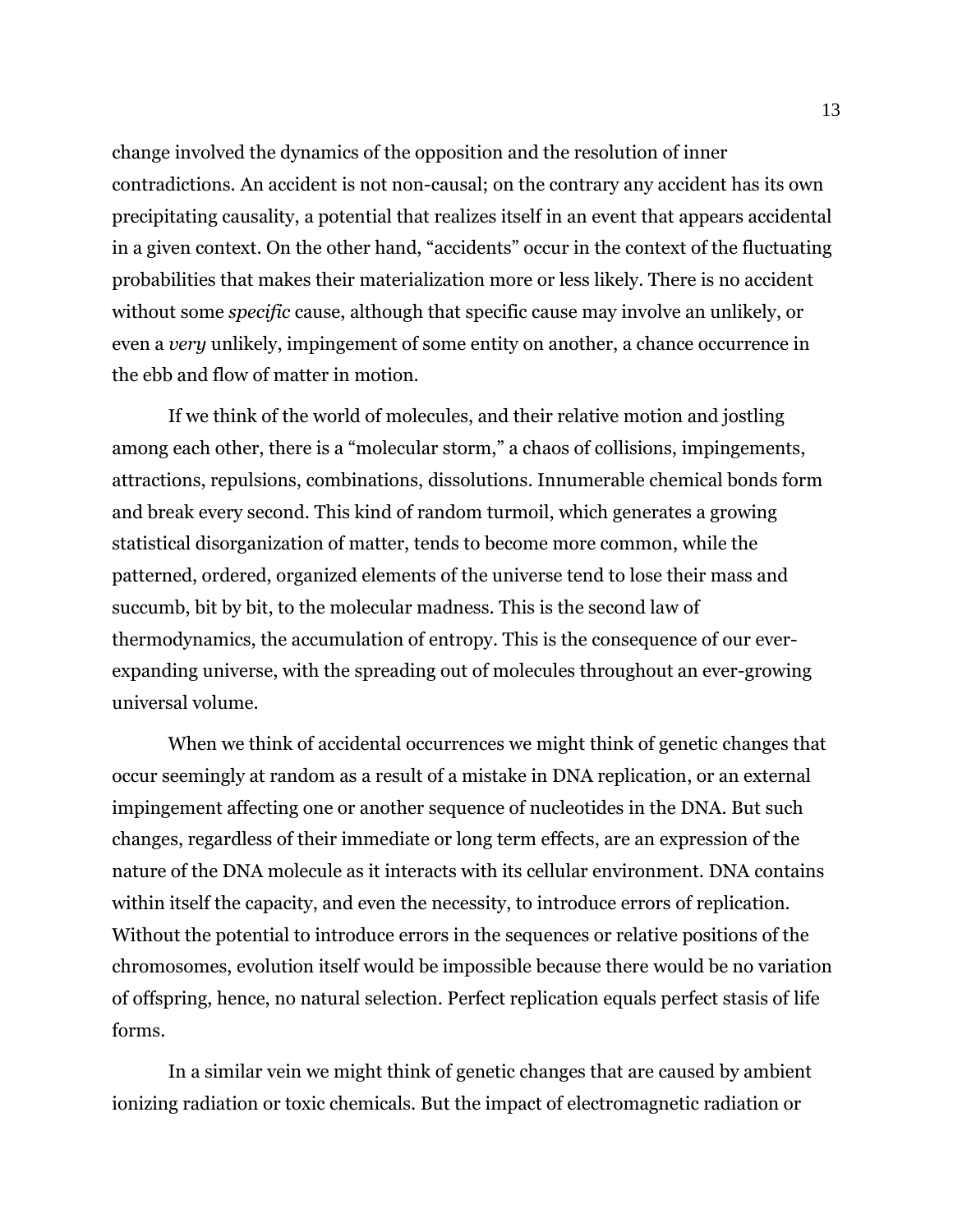destructive reactions on chemical bonds (toxicity) produces a result that can be calculated in advance because every bond has a measurable strength, so that the destruction of the bond and the consequent breakage of the DNA molecule correspond to natural laws. Apart from this side of the matter, errors of DNA replication and recombination do not occur completely at random, and as science understands more about DNA replication and recombination errors it is recognized that some occur at greater frequency than others, or that some DNA chains have different vulnerabilities. This reveals yet another level of determination, another locus of the interplay of chance and necessity.

There is necessity contained within every accident; likewise, in each lawful, "predictable" occurrence, events which conform to an "expected" outcome, there is accident in the timing, location or quality of change. When a pea plant with green seeds is crossed with a pea plant with yellow seeds, the ratio of offspring is as 3 yellow: 1 green, which corresponds to Mendel's prediction of the results of a crossing of two plants, one containing a dominant factor and the other a recessive factor. Yet there is accident within this necessity, as Mendel himself discovered. Also one can say that the law itself is determined by multiple accidents, each with its own probability of occurrence. The results of crossing dominant with recessive plants never actually resulted in a perfect 3:1 ratio. There were always deviations from the expected result, such as 2.9:1 or 3.2:1, etc., which we now know result from errors in DNA replication or recombination.

Thus Mendel saw a regular reproductive pattern in certain types of pea plant crosses, which indeed revealed something about the inner necessity contained within the plants reproductive potential, but at the same time he observed that there were disruptions of the pattern which he could not explain. For other traits, Mendel was unable to produce a recognizable pattern because of the existence of different mechanisms of inheritance, which he lacked the means to explain.

Gould's perception of "contingency" in the course of historical development is expressed incompletely and one-sidedly, as for example on p. 283, where he argues, "a historical explanation does not rest on direct deductions from laws of nature, but on an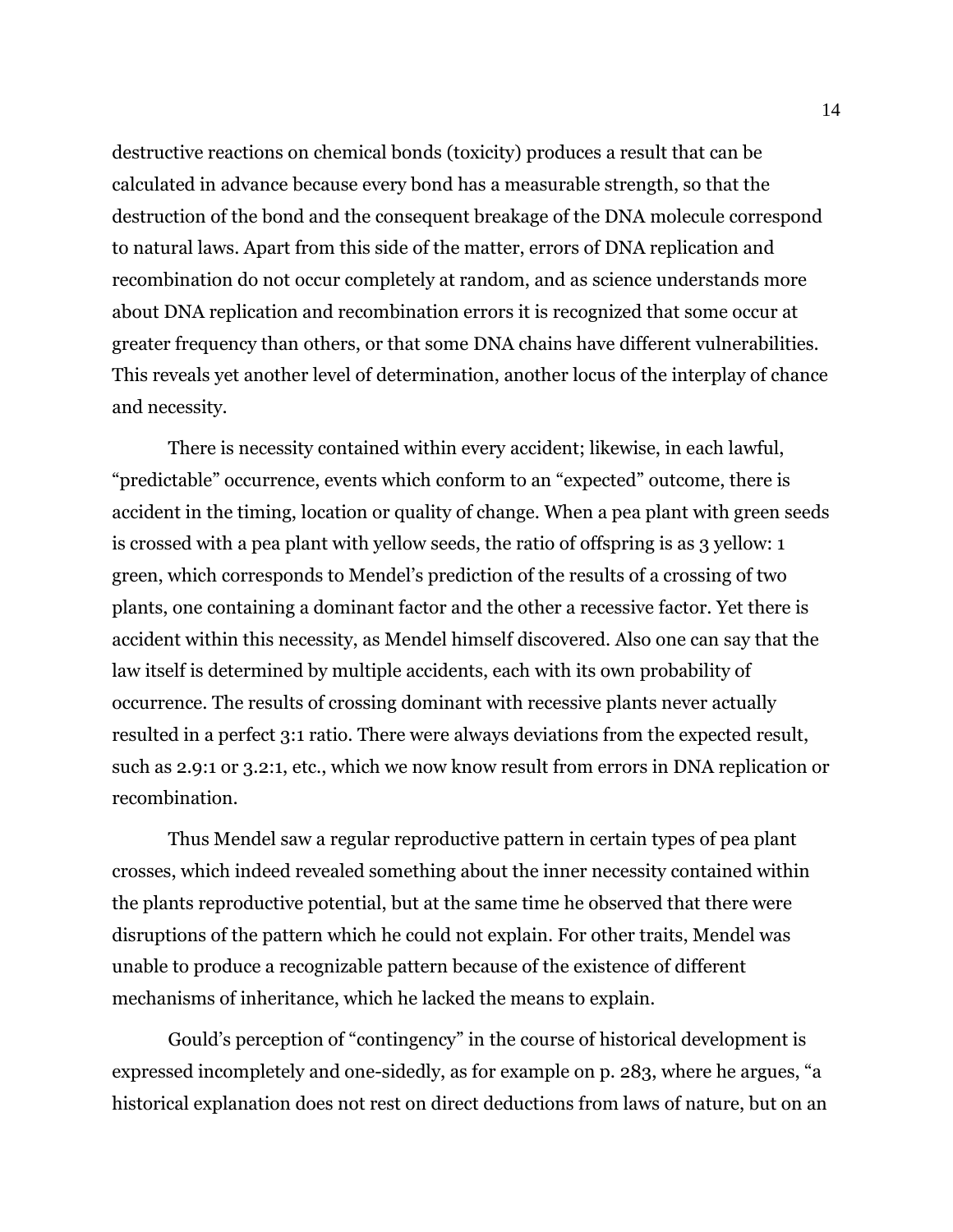unpredictable sequence of antecedent states, where any major change in any step in the sequence would have altered the final result. The final result is therefore dependent, or contingent, upon everything that came before—the unerasable and determining signature of history." He is right that the appearance of any phenomenon is contingent (or dependent) on all that has come before, but he is mistaken to say that a sequence of antecedent states is "unpredictable."

What is left out here is the bias, direction, or tendency in evolutionary processes. Natural selection produces variation in the offspring of sexually reproducing organisms. The viability of the offspring varies in accordance not only with the initial individual genes bequeathed to them by their parents, which are not identical in each egg cell or sperm cell, but also with the genetic errors that are introduced during embryological development. We must also take into account the probabilistic nature of embryological development. The formation of the new individual is not simply a result of the functioning of a genetic "program," as though the construction of a fetus is simply the unfolding of a series of genetic instructions. On the contrary, the emergence and progress of constructive cellular processes which are initiated in part by genetic functions, but also contain their own momentum and self-regulating communication processes. The more successful individuals, the fitter offspring, survive to reproductive adulthood and pass their genes on to a subsequent generation. The less fit are culled by predation, starvation, illness, etc. The relative fitness of organisms is determined over many thousands of generations, and through these evolutionary changes we can detect many trends or tendencies which confer improved fitness, at least within given environmental pressures. And we must keep in mind that the environment experienced by each individual or population includes the conditions external to the organism as well as those retained within the body of the organism.

There are evolutionary tendencies that promote enhanced fitness of species. These include the evolution of sensory perception: visual, tactile, auditory and olfactory. These capabilities have developed in most animals and there has been, and still is, a tendency to improve. Better capacities of perception enable organisms to locate sources of nutrition as well as evade predators. Another long-term evolutionary trend is toward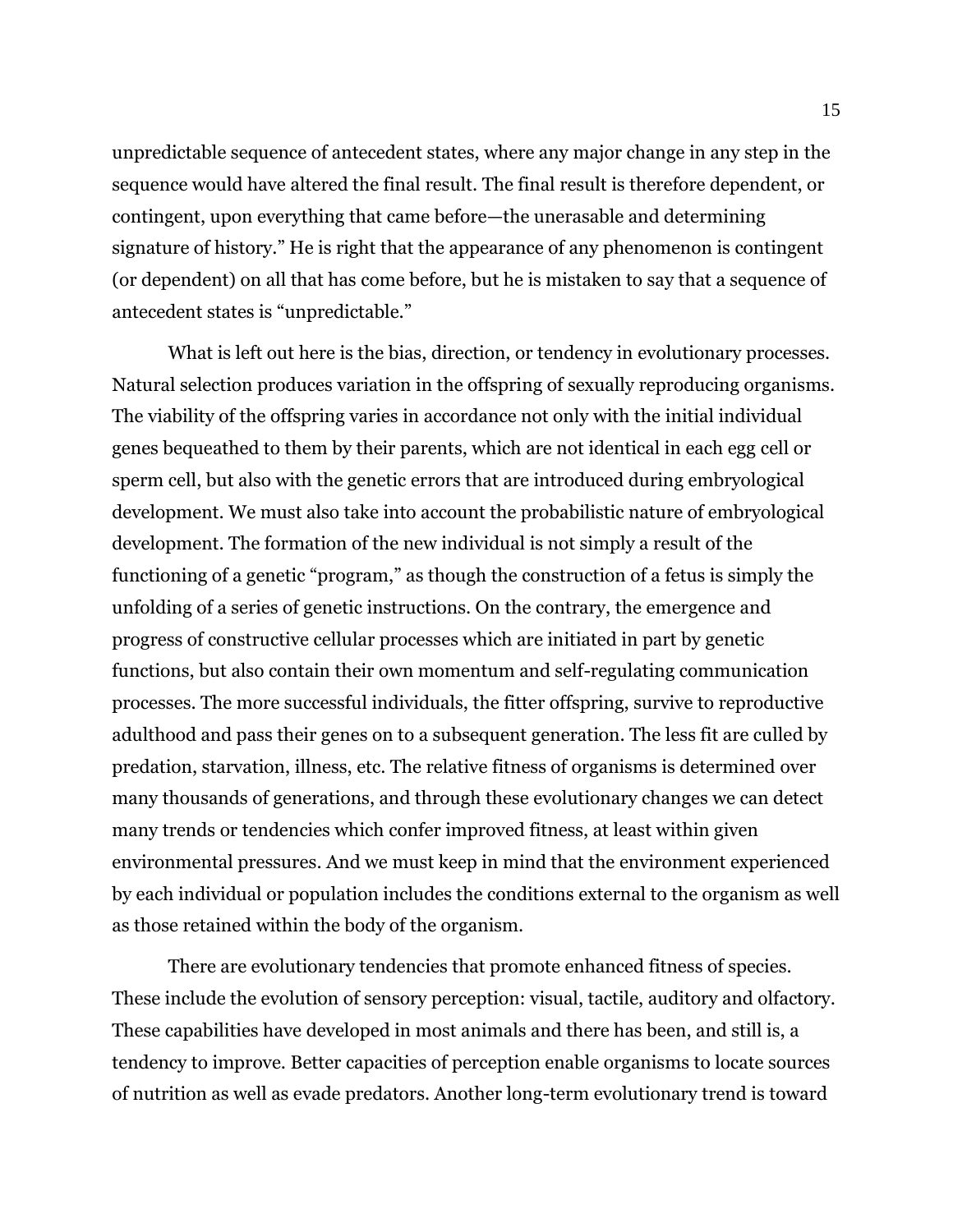greater complexity. Physical and cognitive traits evolve which amount to increasing numbers and types of internal structures, as well as their refinement and integration. There is an evolutionary tendency to add on to, or modify, what already exists in order to improve the fitness of an individual, a population or a species, and this ends up with increasing levels of complexity. In some species a tendency to lose a function previously gained represents an adaptive advance, but in a different direction.

In every generation, every population, every lineage, there is a relentless struggle for existence, not only between individuals within each population and species, but between different species competing for resources. Every advantage gained by one group creates a new challenge for a competing group. Sometimes a competitive advantage in one situation rapidly leads to an impasse when the situation changes. But often there are no critical changes in environmental conditions, and an advantageous adaptation retains its validity for many generations. This creates the opportunity for further adaptations that enhance the advantage already gained. A trend of successive adaptations in the same direction develops.

Gould leans toward the conclusion that the evolution of a conscious species (*H. Sapiens*, or something like it), is basically a fluke. He argues, p. 289, "We came *this close* (put your thumb about a millimeter away from your index finger), thousands and thousands of times, to erasure by the veering of history down another sensible channel. Replay the tape a million times from a Burgess beginning [500 million years ago], and I doubt that anything like *Homo Sapiens* would ever evolve again. It is, indeed, a wonderful life." Here, he means "wonderful" in the sense that it is like winning the big lottery jackpot. For many of us that would indeed be a wonderful thing.

But Gould's use of the "tape" metaphor for biological history is not a useful one, as it tends to inhibit the insights into historical potentialities that could be gained by a more flexible, open-ended and dialectical approach. The "tape" only records what happened; it does not record what could have happened and why one pathway prevailed over another. The "tape," while tracking the objective, observable train of events, does not look underneath the processes that made the events turn out the way they did. In this way the "tape" omits probabilities and cannot distinguish between likely events and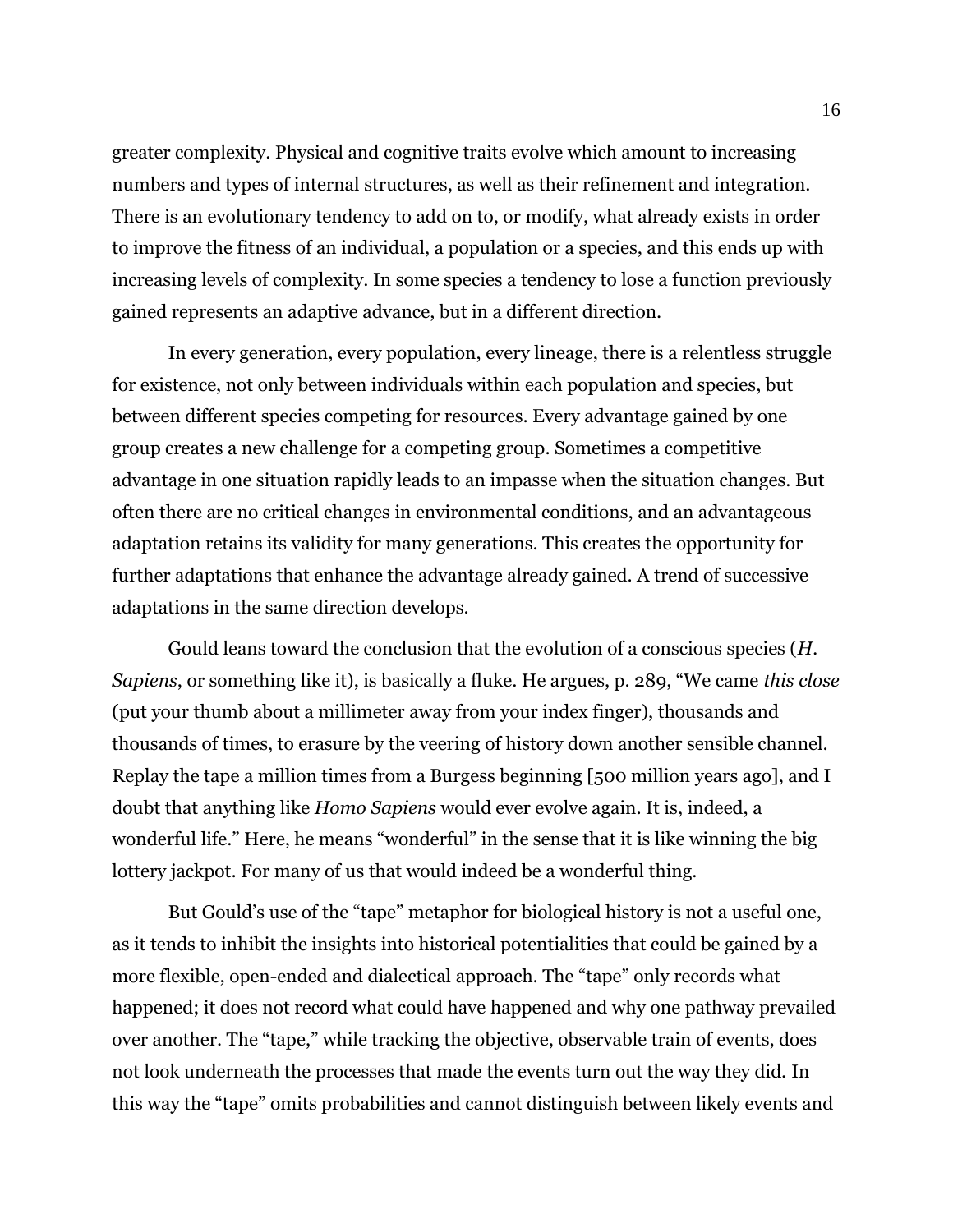unlikely events. The "tape," as a metaphor for a sequence of steps or changes, reflects a static, reductionistic framing of evolutionary change. Evolutionary change is a dynamic flux, a process full of ever-shifting potentials, some realized, some quashed, some delayed, some extinguished.

The question of likelihood, or probability, is key to understanding evolution. We have to understand not only that something happened, but why any one particular event was more probable (or less probable) than the plausible alternate outcomes. This leads to recognition of predominant, widespread and long-lasting tendencies in evolution. Of particular interest to us as humans are tendencies to greater anatomical and physiological complexity, and tendencies toward higher levels of sentience and cognition.

But then, after proclaiming the wonderfulness of life, judicious biologist that he is, Gould takes a step back from the extreme character of this expression. On p. 289 he continues, "Am I really arguing that nothing about life's history could be predicted, or might follow directly from laws of nature? Of course not; the question that we face is one of scale, or level of focus. Life exhibits a structure obedient to physical principles. We do not live amidst a chaos of historical circumstance unaffected by anything accessible to the 'scientific method' as traditionally conceived. … Much about the basic form of multicellular organisms must be constrained by rules of construction and good design. The laws of surfaces and volumes, first recognized by Galileo, require that large organisms evolve different shapes from smaller relatives in order to maintain the same relative surface area. Similarly, bilateral symmetry can be expected in mobile organisms built by cellular division."

Here he takes a big step back from the unpredictable quirkiness of evolutionary history towards an appeal to a sense of lawfulness and direction in the works of nature. The ratio of surface area to volume evolves as an aspect of body size, which itself is a function of metabolic efficiency, internal diffusion of nutrients and oxygen, and is very much a constraint that is reflected within many examples of long-term progressive evolution. Bilateral symmetry was a tendency developed within certain lineages and became a central element of body plans and internal organization. Here again, survival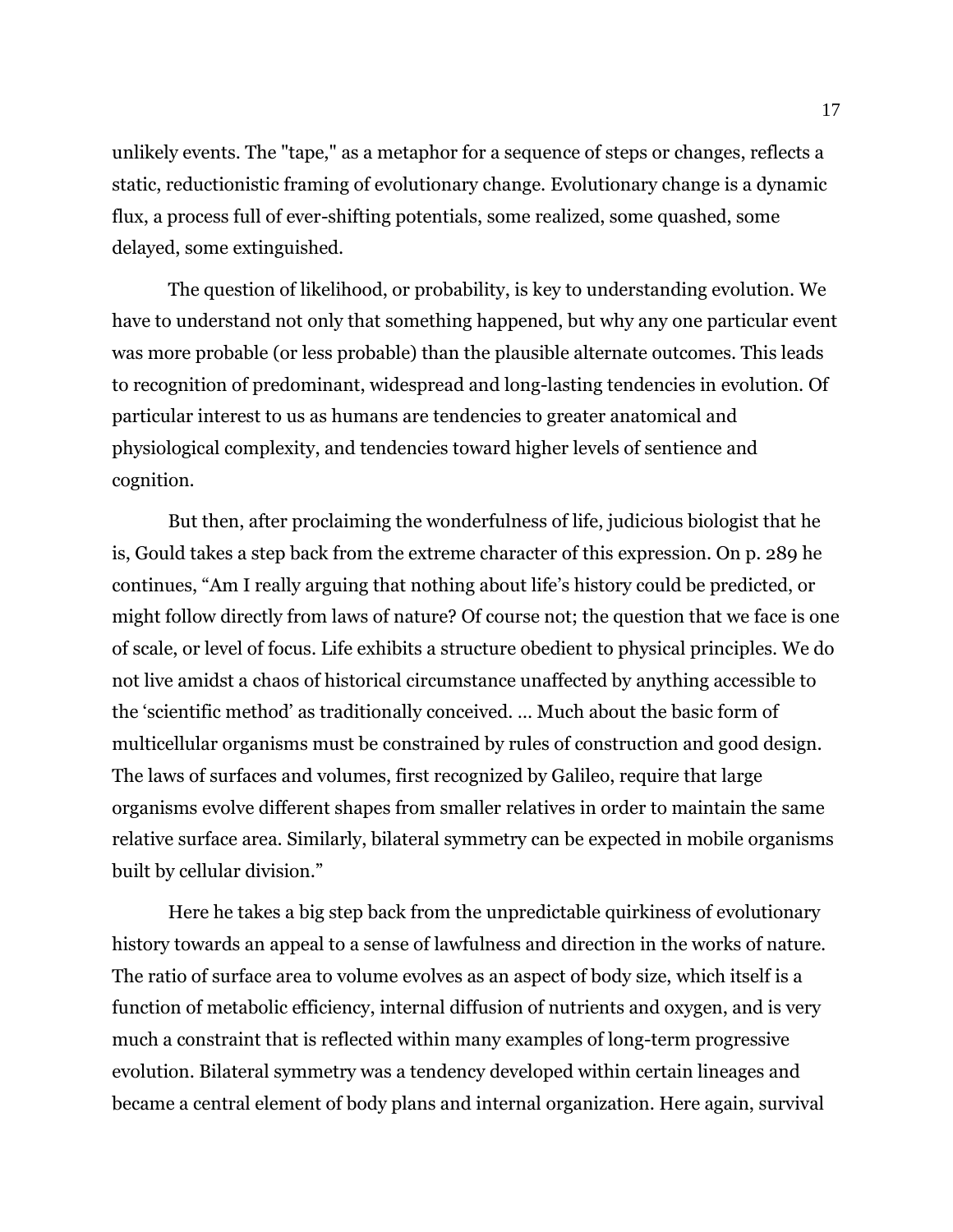of the fittest comes to the fore. Those lineages that make the most of the potentials contained within these traits and complexes of traits will tend to proliferate and overcome rival trends. In this way Gould opens the door to the recognition of tendencies in evolution which involve somewhat predictable outcomes in many areas of competition for survival.

In the same vein, Gould continues (p. 289), "invariant laws of nature impact the general forms and functions of organisms; they set the channels in which organic design must evolve." But more than just "channels" created by "invariant" natural laws—there are and have been millions of different kinds of channels as the "invariant" laws change their expression within earth's geological and atmospheric conditions, and their impact on the evolution of life forms. Atmospheric and geological conditions reflect the operation of natural laws, but the circumstances created by the operation of these laws continue to impact the range of probabilities of survival of species. The context in which evolution occurs keeps changing. It's not only that the inorganic natural conditions keep changing, but that the proliferation of life in its many forms keeps imposing new restrictions on other species, changing the biotic environment in which they strive for life, opening new potentials for them or decreasing their chances of survival. Why do we have oxygen to breathe? At a certain point plants developed photosynthesis, flooded the atmosphere with oxygen, and this opened the door for the existence of oxygendependent species (animals, heterotrophs).

Gould tries to sum up the issue which he defines as: contingency vs. natural law. He says (p. 290): "And so, ultimately, the question of questions boils down to the placement of the boundary between predictability and the multifarious possibilities of historical contingency. ... I envision a boundary sitting so high that almost every interesting event of life's history falls into the realm of contingency."

In this passage Gould first suggests a boundary between two extremes: contingency on one side and natural law on the other. This is perhaps a potentially fruitful concept, and should be considered further. But then he changes his focus by saying "the realm of contingency," as if there were two separate realms, or categories, and events could be placed in one realm or the other. Is there a point of inflection in a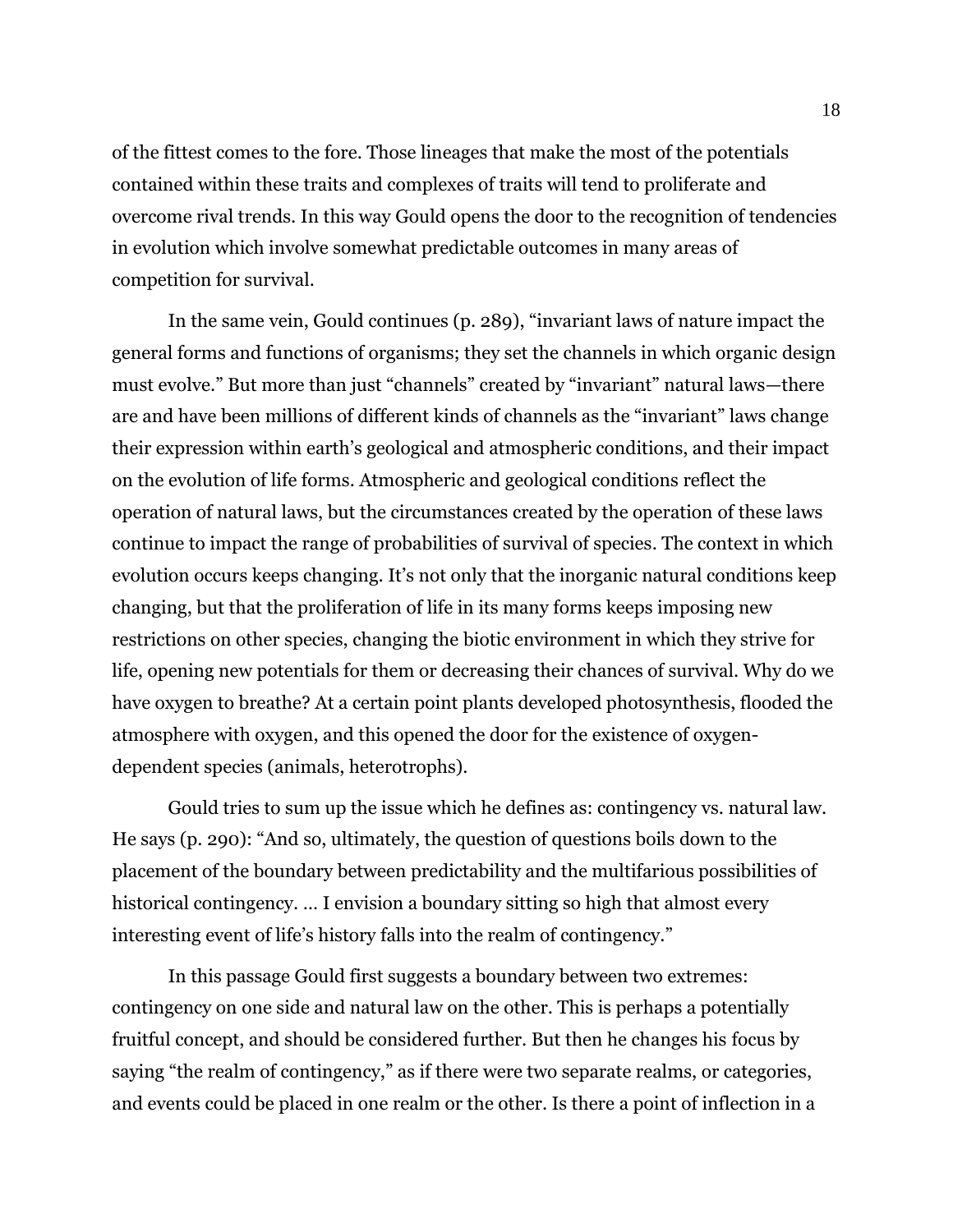distribution between two opposite poles? Or is it two separate boxes, side by side, each with different contents? Confusions of this sort can be resolved by a recognition of the dialectical and probabilistic nature of natural processes. Evolution involves the adaptation of individuals and populations to their surroundings through the realization of hidden potentials. As Gould himself argues, changes take place only on the basis of circumstances which are the result of everything that has come before. Nothing materializes out of the blue.

As species evolve, they can modify, the characteristics they already possess. Also they can proceed further in the development of potential traits, traits that once emerging into the realm of possibility mature further and become a practical biological adaptation. These trends can eventually arrive at a point where, looking back to the starting point, one is forced to admit that there has been a radical reversal, a point of inflection, a branching off in a different direction, a transformation of quantity into quality. There are long periods of relative stasis in traits, or apparent stasis, but there are also "leaps," or changes in form or function.

Engels, in *Dialectics of Nature,* observes, "Dialectics, which likewise knows no hard and fast lines, no unconditional, universally valid 'either-or' and which bridges the fixed metaphysical differences, and besides 'either-or' recognizes also in the right place 'both-this-and-that' and reconciles the opposites, is the sole method of thought appropriate in the highest degree to this stage. Of course, for everyday use, for the small change of science, the metaphysical categories retain their validity." Metaphysical categories are "either-or" contrasts, fixed categories that are held in the mind as if never-changing. In daily life this mode of thinking is typical and useful. But when dealing with transitions that occur over time, this mode of thinking is not adequate, especially for scientific analysis, whether of the biological or sociological variety. We need to think in terms of developing potentials and emergent properties. We need to think of how it is that something new is created out of existing materials, of how it is that change both preserves the old and produces the new.

The study of emergent properties is a long-recognized focus in biology, chemistry and science, generally. It deals with concepts of combination and organization of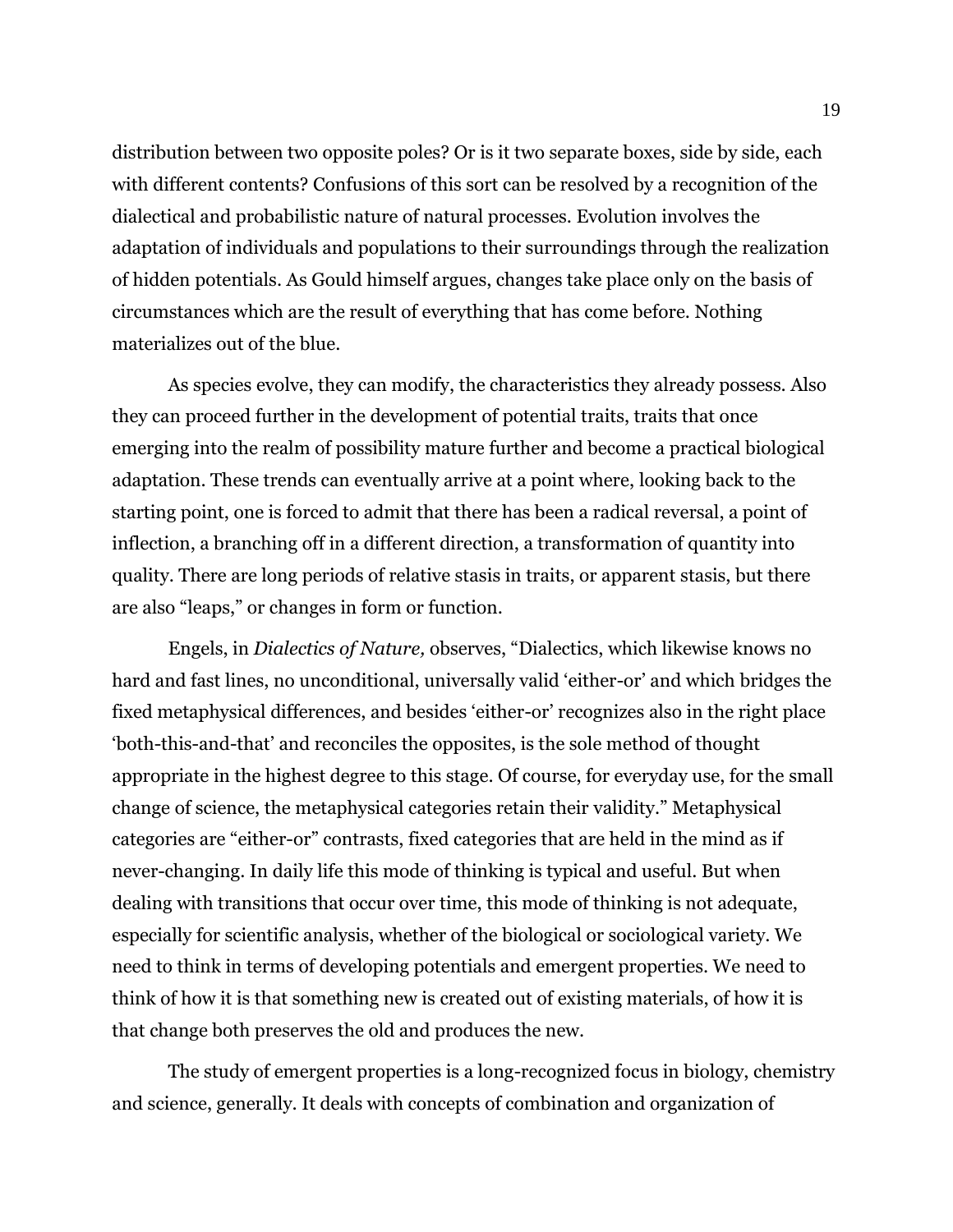components or constituent elements. When elements, compounds or structures combine to form something new, the newly-created product contains traits that didn't exist in the separate components in their previous forms. When molecules form out of atoms, the resultant molecule has specific characteristics that are not present in any of the atoms going into the creative reaction. Likewise, when existing compounds react to form new compounds the same phenomenon occurs. Science has long recognized that something new is created simply by the combination of existing particles. The point is that measurable qualities emerge through a transformative process which takes existing forms with different measurable qualities as a starting point. Characteristics of matter depend not only on mere physical existence, but also on relationships, both internal and external. Water has properties that involve molecules in a fluid relationship with one another. Steam involves the same molecules, but in a different, separated, relationship, determined by temperature. Likewise, ice, the crystalline phase of existence of water is formed when the same molecules crystallize into a fixed lattice array.

Life itself, while still incompletely defined and understood, is an emergent property of chemical origin. The basic molecules of life: carbohydrates, lipids, proteins and nucleic acids, when enclosed in a membrane, did, under certain conditions, produce living cells (although so far it is not possible to engineer a simulation or repetition of this primordial process). At a higher level, cells combine together to form tissues, and emergent properties are developed that cannot be predicted just by knowing the composition of the cells in their isolated state. Emergent properties are also seen in the relationships between organisms, the formation of social groups and all the attendant advantages and disadvantages of living in groups. The biosphere as a whole, combining as it does astrophysical, geological, biological and cultural characteristics, is yet another level where emergent properties can be recognized.

Human consciousness is an emergent property about which much has been written. Gould maintains (p. 291): "Whether the evolutionary origin of self-conscious intelligence in any form lies above or below the boundary [between what is determined by natural laws and what is mere chance] I simply do not know. All we can say is that our planet has never come close a second time."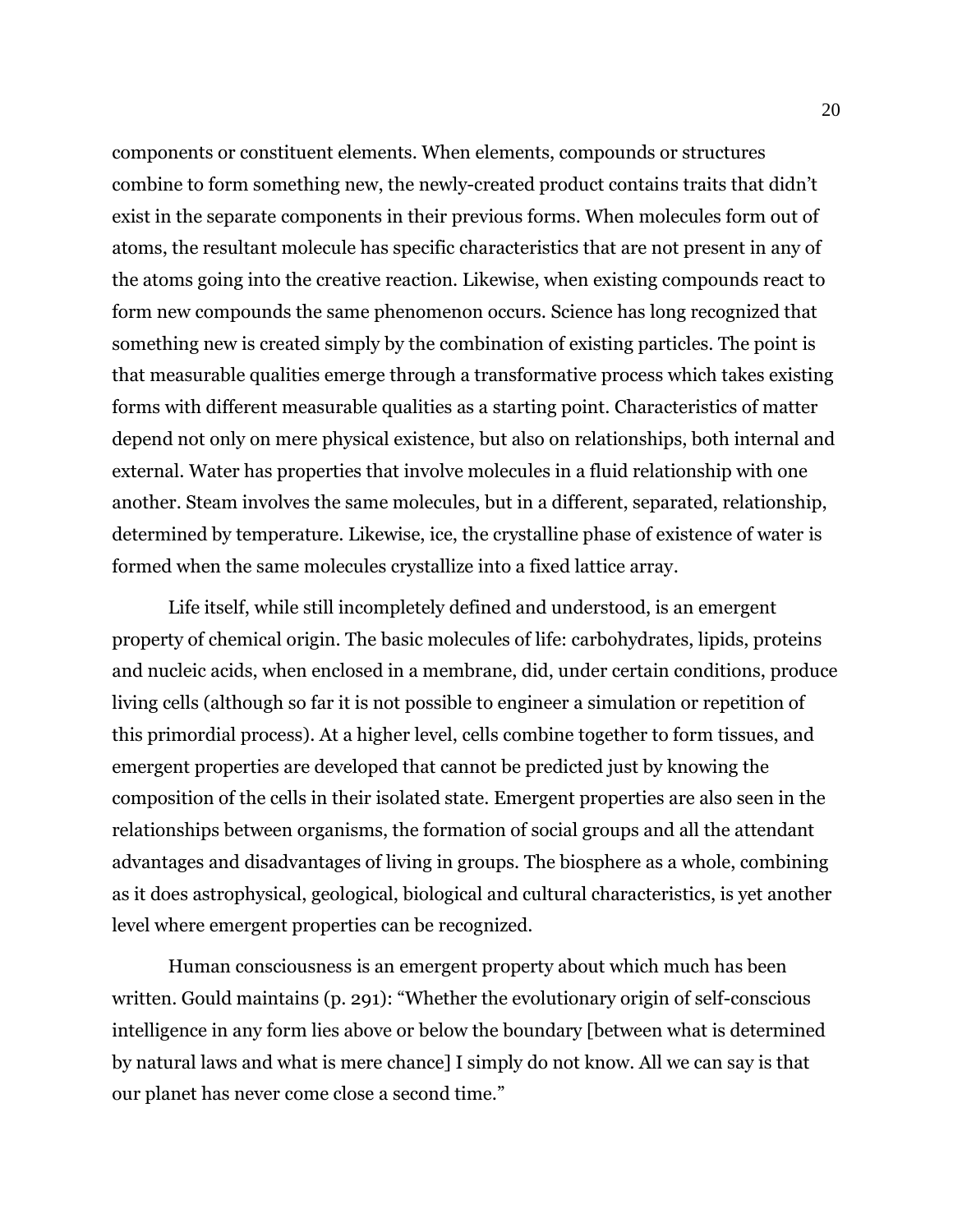The emergence of human consciousness, however incompletely understood at the present time, has for long been seen as a result of a progressive tendency in evolutionary development, through studies of the fossil record and related artifacts. *Homo sapiens* only exists as a descendant of other *Homo* genera, our predecessors. And before them came the Australopithecines, and before them the Ardipithecenes, and so on back in evolutionary history. It is estimated that the last common ancestor of both humans and chimpanzees lived around 6 million years ago. But at the same time the lineage that produced our species also produced many offshoots that terminated in extinction. We recognize that the existence of a trend does not indicate that every step in evolution is a step that can be preserved and built upon. Many steps go off in a direction that might appear promising at first, then end up as evolutionary dead ends.

Engels comments on the great contributions to science of Charles Darwin, and concludes, "The evolutionary series of organisms from a few simple forms to increasingly multifarious and complicated ones, as it confronts us today, and extending right up to man, has been established as far as its main features are concerned. Thanks to this, not only has it become possible to explain the existing stock of organic products of nature but the basis has also been provided for the pre-history of the human mind, for tracing the various stages of its development, from the simple protoplasm – structureless but sensitive to stimuli – of the lowest organisms right up to the thinking human brain. Without this pre-history, however, the existence of the thinking human brain remains a miracle."

No one can deny the truth of what Engels says, that the prehistory of the human mind depends on all the stages that went before. No one disputes that intelligence and consciousness could only evolve on the basis of the neurological capacities of the increasingly large-brained primates that preceded the arrival of *H. Sapiens*. These qualities can be seen taking shape across millions of years of evolution in this particular lineage. But we must not think that *all* of the many primate species that existed 10 million years ago were capable of producing offspring that would become stages within the lineage that led to our species. The big majority of them were not. Many of their descendants are with us today, the monkeys and apes. The particular series of species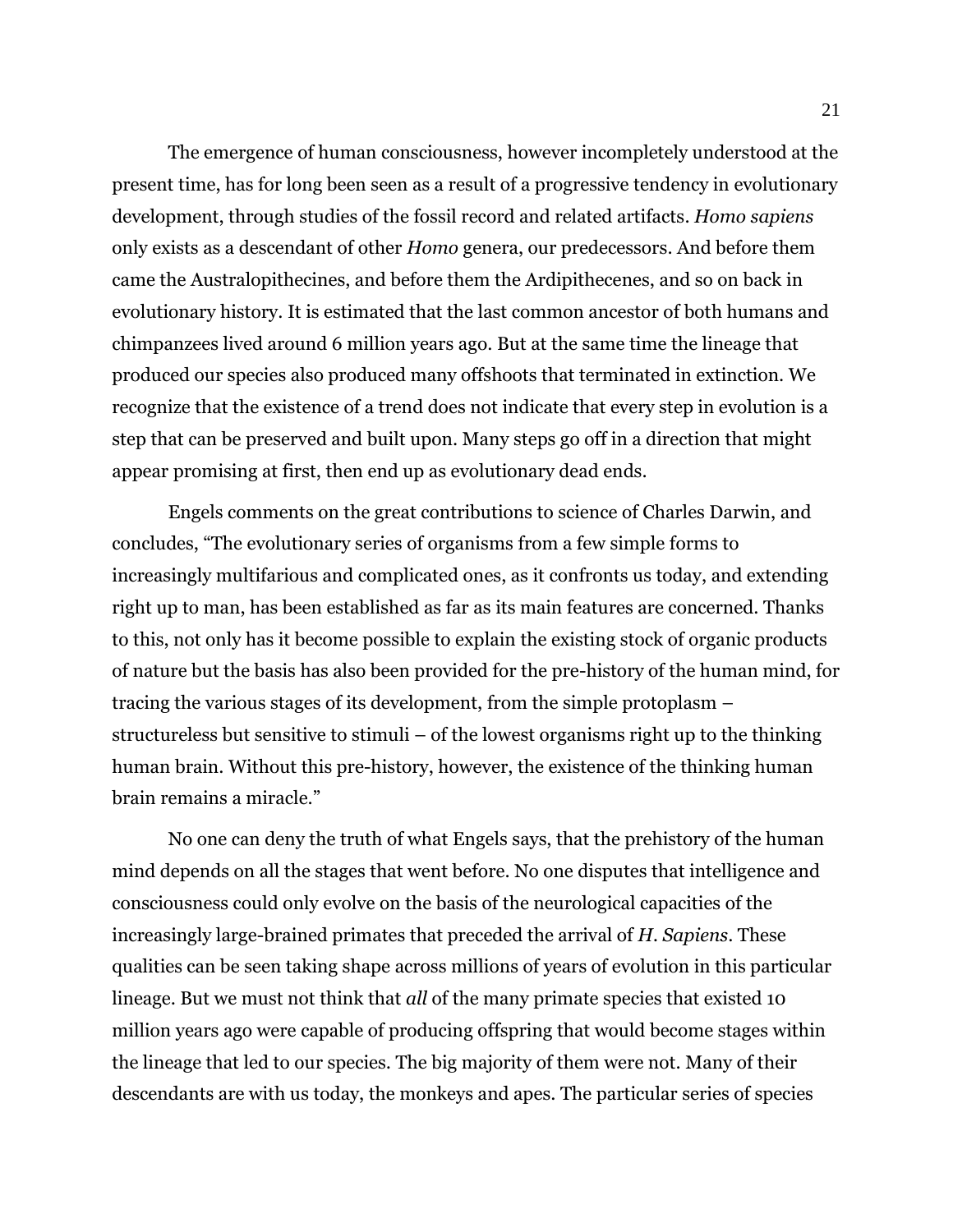that gave rise to *H. sapiens* incorporated a process of increasing cognitive capacity. This process increased because intelligence involves behavioral capacities that give a survival advantage, whether it was quicker recognition of danger, better memory for the location of sources of edible food, greater ingenuity in finding shelter, deeper insight into the methods of protecting helpless offspring. This process also involved more advanced forms of communication and social cooperation in addition to the more advanced cognitive assets. The enlarged brain of primates allows for more conscious control over bodily activity, greater learning ability and less reliance on instinctive responses. Having superior skills in these areas can provide an advantage in the competition for safe and secure living spaces. On the other hand, we also recognize that the majority of the primate species did not go through this process of increasing cognitive and social skills, but persisted nonetheless due to their continued adaptation to the specific environmental challenges they faced.

The mother-infant bond is a key part of the developing sociality, allowing for the greater development of learned behavior that is useful for survival. The behavior of primates is increasingly affected by, and determined by, membership in a group of fellow beings within which relationships play a greater role in guaranteeing the survival of the group and its members.

The origins of our species and the hominids that preceded us depended upon physical characteristics that act as a foundation for higher levels of cognitive and social behavior. As Engels wrote in *The Part Played by Labor in the Transition from Ape to Man,* "It stands to reason that if erect gait among our hairy ancestors became first the rule and then, in time, a necessity, other diverse functions must, in the meantime, have devolved upon the hands. Already among the apes there is some difference in the way the hands and the feet are employed. In climbing, as mentioned above, the hands and feet have different uses. The hands are used mainly for gathering and holding food in the same way as the fore paws of the lower mammals are used. Many apes use their hands to build themselves nests in the trees or even to construct roofs between the branches to protect themselves against the weather, as the chimpanzee, for example, does."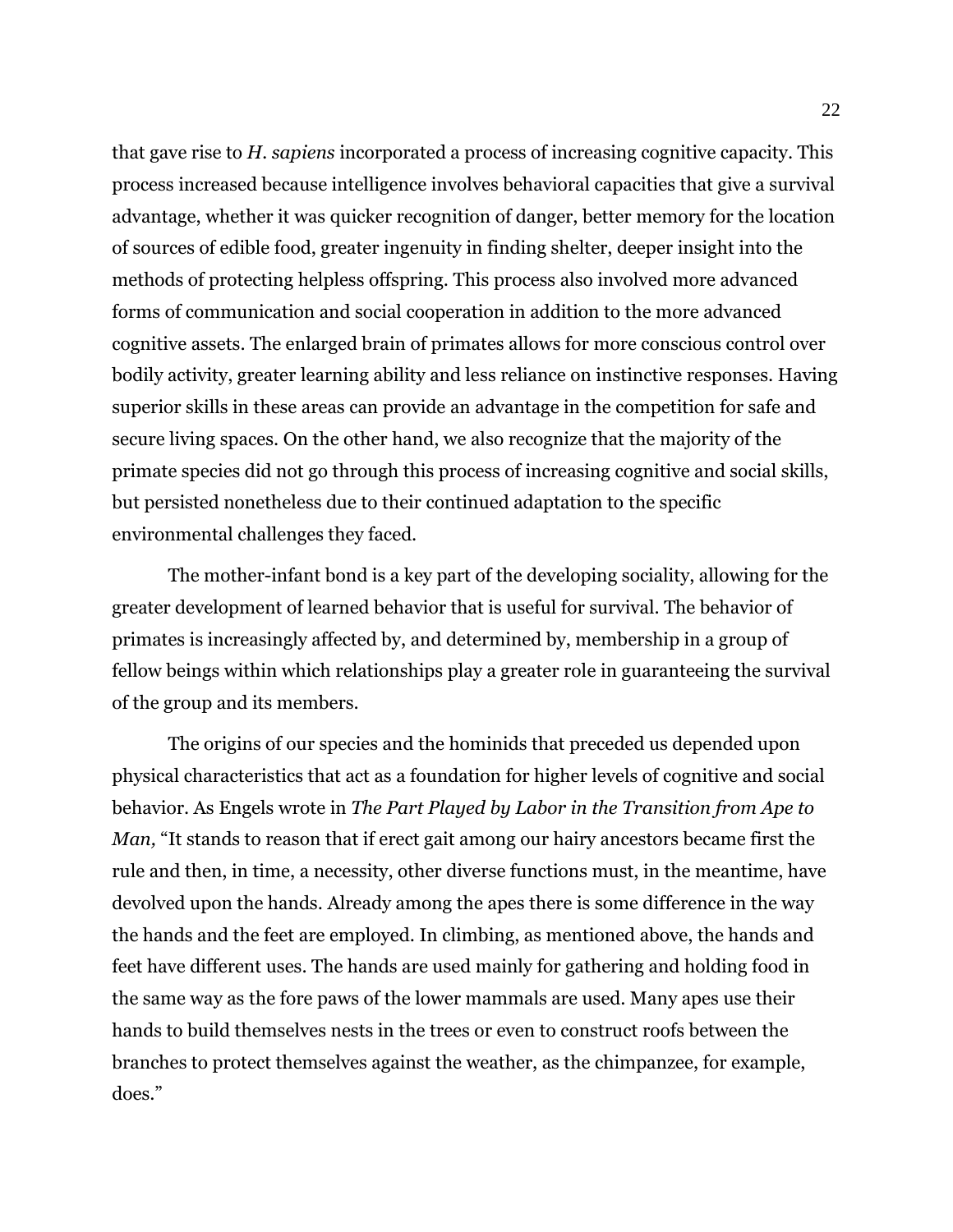The first step from ape to hominid was the achievement of an erect posture so that the hands could then be freed up to manipulate objects. The more the hominids used their hands for different activities, the greater was the development of hand-eye coordination, and the neuromuscular development that corresponded to it. The hand became an extension of the hominid's purposive behavior, and drove the evolution of tool use and tool making.

We must keep in mind that the achievement of bipedalism would not mean much if it were to occur in other mammalian orders, such as kangaroos or rodents. But for the bipedal *primate* it carried a significance that pointed toward a major advance in evolution. Only primates had the wherewithal to develop a higher level of manual dexterity and a deeper appreciation of the resources that existed in their environment that were susceptible to manual manipulation.

Again, Engels, "Thus the hand is not only the organ of labour, it is also the product of labour. Only by labour, by adaptation to ever new operations, through the inheritance of muscles, ligaments, and, over longer periods of time, bones that had undergone special development and the ever-renewed employment of this inherited finesse in new, more and more complicated operations, have given the human hand the high degree of perfection required to conjure into being the pictures of a Raphael, the statues of a Thorwaldsen, the music of a Paganini."

Engels recognized that the hand is both an organ of labor and a product of labor. He recognized that with increasing use of the hand in labor activities, there was evergreater improvement of the anatomy of the hand for more secure and delicate manipulation of objects. Engels could not know the mechanism of inheritance at the time of writing (1876), but the fossil record had enough information to confirm his judgment on this score. The significance of the opposable thumb, and other features that distinguish the human hand from the ape hand, is well-known. The use of hand in labor activities was conditioned by inherited neural and cognitive capacities, and in the struggle for life these capacities provided an advantage. The differential survival of the fittest of the offspring along the hominid lineages provided improvements in the constellation of physical, neurological and cognitive adaptations that were the most